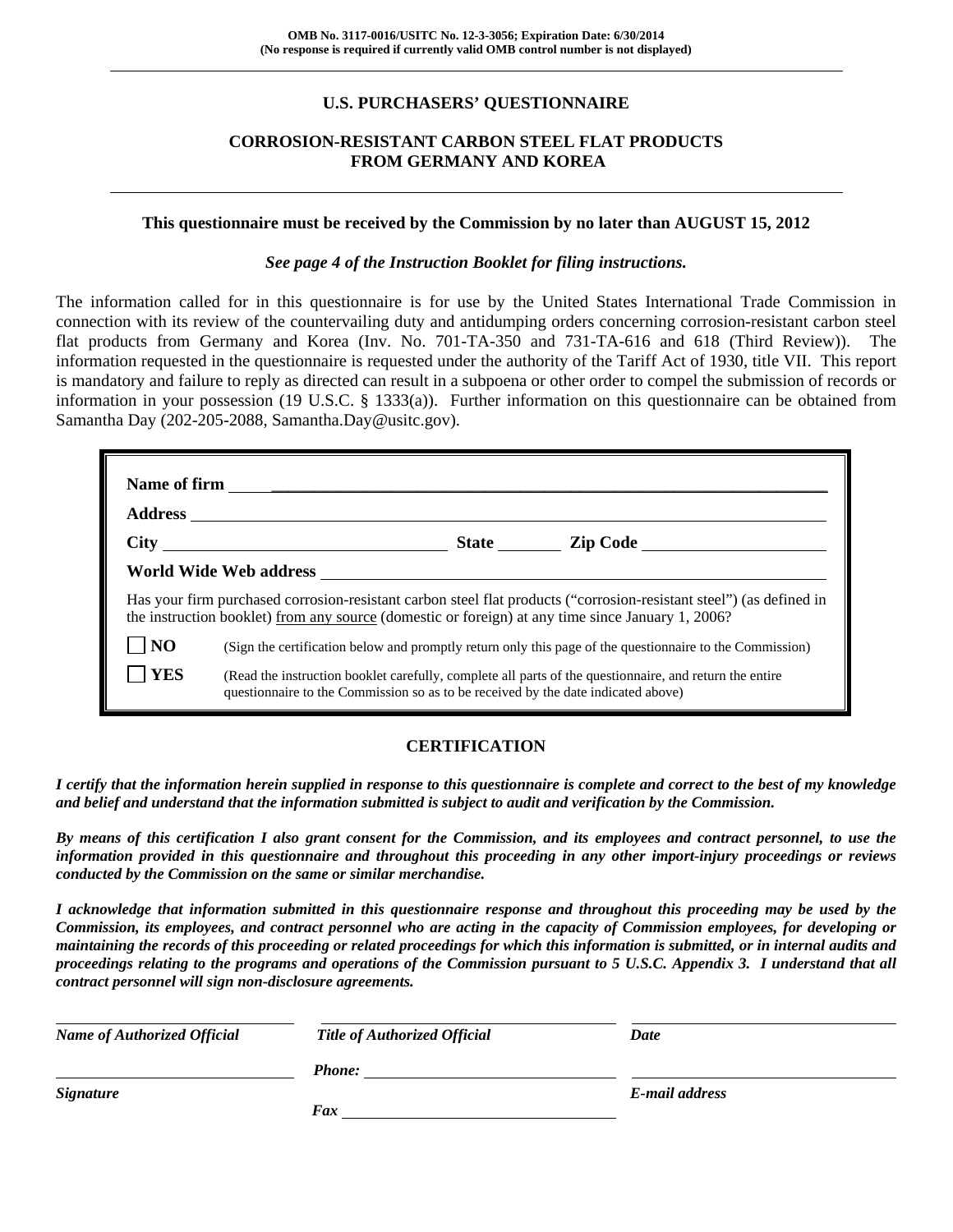### **PART I.—GENERAL INFORMATION**

l

The questions in this questionnaire have been reviewed with market participants to ensure that issues of concern are adequately addressed and that data requests are sufficient, meaningful, and as limited as possible. Public reporting burden for this questionnaire is estimated to average 40 hours per response, including the time for reviewing instructions, searching existing data sources, gathering the data needed, and completing and reviewing the questionnaire. Send comments regarding the accuracy of this burden estimate or any other aspect of this collection of information, including suggestions for reducing the burden, to the Office of Investigations, U.S. International Trade Commission, 500 E Street, SW, Washington, DC 20436.

I-1a. **OMB statistics.--**Please report the actual number of hours required and the cost to your firm of preparing the reply to this questionnaire and completing the form.

hours **dollars** 

- I-1b. **OMB feedback.--**We are interested in any comments you may have for improving this questionnaire in general or the clarity of specific questions. Please attach such comments to your response or send them to the above address.
- I-2. **Establishments covered.--**Provide the name and address of establishment(s) covered by this questionnaire (see page 3 of the instruction booklet for reporting guidelines). If your firm is publicly traded, please specify the stock exchange and trading symbol.
- I-3. **Ownership.--**Is your firm owned, in whole or in part, by any other firm?  $\Box$  No  $\Box$  Yes--List the following information. Firm name Address Extent of ownership l l I-4. **Related SUBJECT importers/exporters.--**Does your firm have any related firms, either
	- domestic or foreign, that are engaged in importing corrosion-resistant steel from Germany and Korea into the United States or that are engaged in exporting corrosion-resistant steel from Germany and Korea to the United States?

| $\Box$ No         | $\Box$ Yes--List the following information. |             |
|-------------------|---------------------------------------------|-------------|
| Fi <u>rm name</u> | Address                                     | Affiliation |
|                   |                                             |             |
|                   |                                             |             |
|                   |                                             |             |
|                   |                                             |             |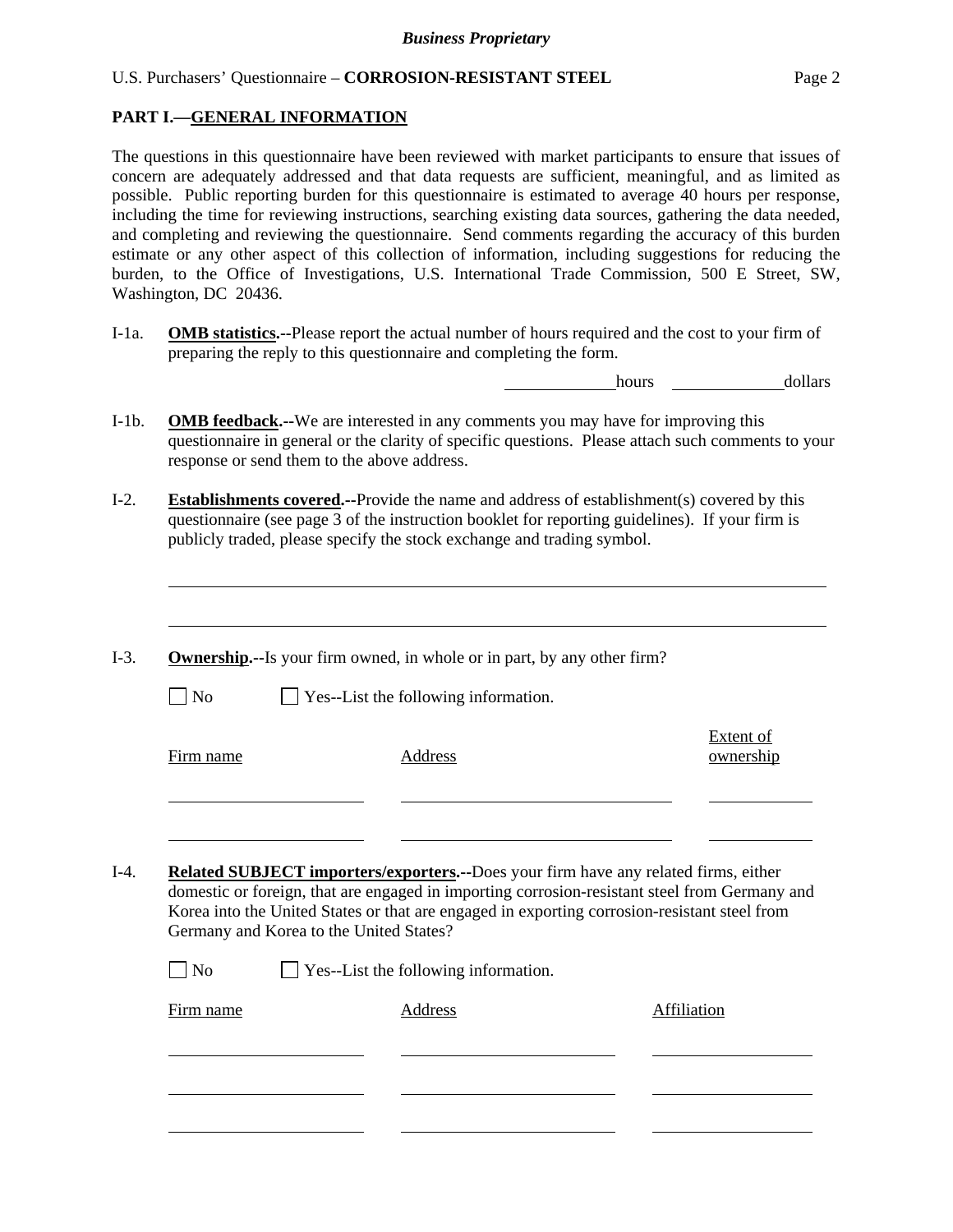**PART I.--GENERAL INFORMATION***--Continued* 

|           | Related NONSUBJECT importers/exporters.--Does your firm have any related firms, either<br>domestic or foreign, that are engaged in importing corrosion-resistant steel from countries other<br>than Germany and Korea into the United States or that are engaged in exporting corrosion-<br>resistant steel from countries other than Germany and Korea to the United States? |                                                         |                                                                                                                                                                                                       |  |  |  |
|-----------|-------------------------------------------------------------------------------------------------------------------------------------------------------------------------------------------------------------------------------------------------------------------------------------------------------------------------------------------------------------------------------|---------------------------------------------------------|-------------------------------------------------------------------------------------------------------------------------------------------------------------------------------------------------------|--|--|--|
| $\neg$ No |                                                                                                                                                                                                                                                                                                                                                                               | Yes--List the following information.                    |                                                                                                                                                                                                       |  |  |  |
|           | Firm name and country                                                                                                                                                                                                                                                                                                                                                         | <b>Address</b>                                          | Affiliation                                                                                                                                                                                           |  |  |  |
|           |                                                                                                                                                                                                                                                                                                                                                                               |                                                         |                                                                                                                                                                                                       |  |  |  |
|           |                                                                                                                                                                                                                                                                                                                                                                               | engaged in the production of corrosion-resistant steel? | Related producers.--Does your firm have any related firms, either domestic or foreign, that are                                                                                                       |  |  |  |
| No        |                                                                                                                                                                                                                                                                                                                                                                               | Yes--List the following information.                    |                                                                                                                                                                                                       |  |  |  |
| Firm name |                                                                                                                                                                                                                                                                                                                                                                               | Address                                                 | Affiliation                                                                                                                                                                                           |  |  |  |
|           |                                                                                                                                                                                                                                                                                                                                                                               |                                                         |                                                                                                                                                                                                       |  |  |  |
|           |                                                                                                                                                                                                                                                                                                                                                                               |                                                         |                                                                                                                                                                                                       |  |  |  |
|           |                                                                                                                                                                                                                                                                                                                                                                               |                                                         |                                                                                                                                                                                                       |  |  |  |
| steel?    |                                                                                                                                                                                                                                                                                                                                                                               |                                                         | <b>Business plan.</b> --Does your company or any related firm have a business plan or any internal<br>documents that describe, discuss, or analyze expected market conditions for corrosion-resistant |  |  |  |
|           |                                                                                                                                                                                                                                                                                                                                                                               |                                                         |                                                                                                                                                                                                       |  |  |  |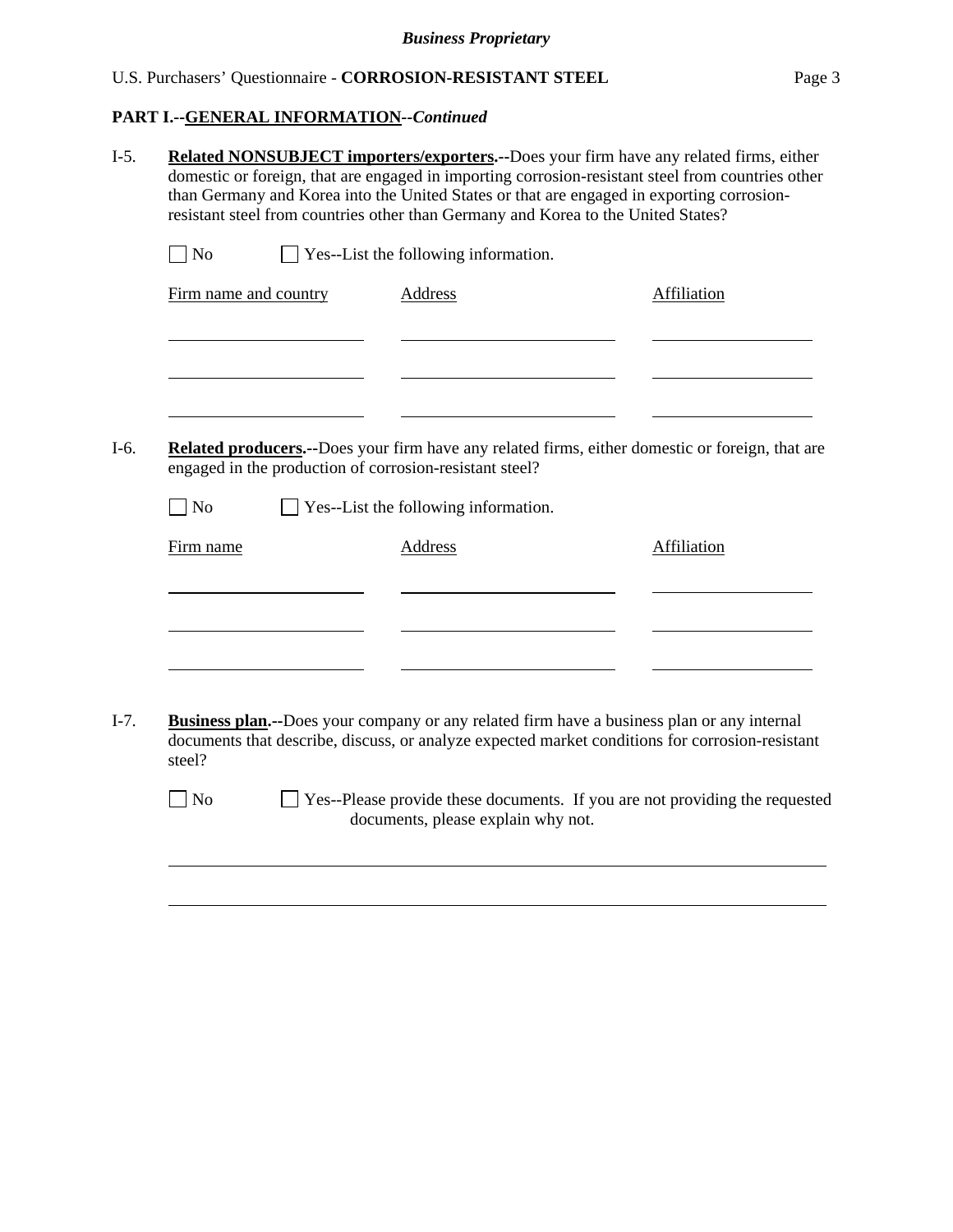### **PART II.--PURCHASES**

**Contact information.**-- Please identify the responsible individual and the manner by which Commission staff may contact that individual regarding the confidential information submitted in this questionnaire.

| Name      |  |
|-----------|--|
| Title     |  |
| Email     |  |
| Telephone |  |
| Fax       |  |

II-1. **Purchases.--**Report, as indicated below, your firm's purchases (either directly or through a sales agent or broker) of corrosion-resistant steel. Report based on delivery date, not order date.

|                                                      |                       |      |      |      | Quantity (in short tons) and value (in \$1,000) |      |      |
|------------------------------------------------------|-----------------------|------|------|------|-------------------------------------------------|------|------|
|                                                      | <b>Calendar years</b> |      |      |      | Jan.-June                                       |      |      |
| <b>Item</b>                                          | 2006                  | 2007 | 2008 | 2009 | 2010                                            | 2011 | 2012 |
| Purchases of corrosion-resistant steel produced in-- |                       |      |      |      |                                                 |      |      |
| <b>The United States:</b><br>Quantity                |                       |      |      |      |                                                 |      |      |
| Value                                                |                       |      |      |      |                                                 |      |      |
| Germany:<br>Quantity                                 |                       |      |      |      |                                                 |      |      |
| Value                                                |                       |      |      |      |                                                 |      |      |
| Korea:<br>Quantity                                   |                       |      |      |      |                                                 |      |      |
| Value                                                |                       |      |      |      |                                                 |      |      |
| All other countries: <sup>1</sup><br>Quantity        |                       |      |      |      |                                                 |      |      |
| Value                                                |                       |      |      |      |                                                 |      |      |
| Please identify these countries:                     |                       |      |      |      |                                                 |      |      |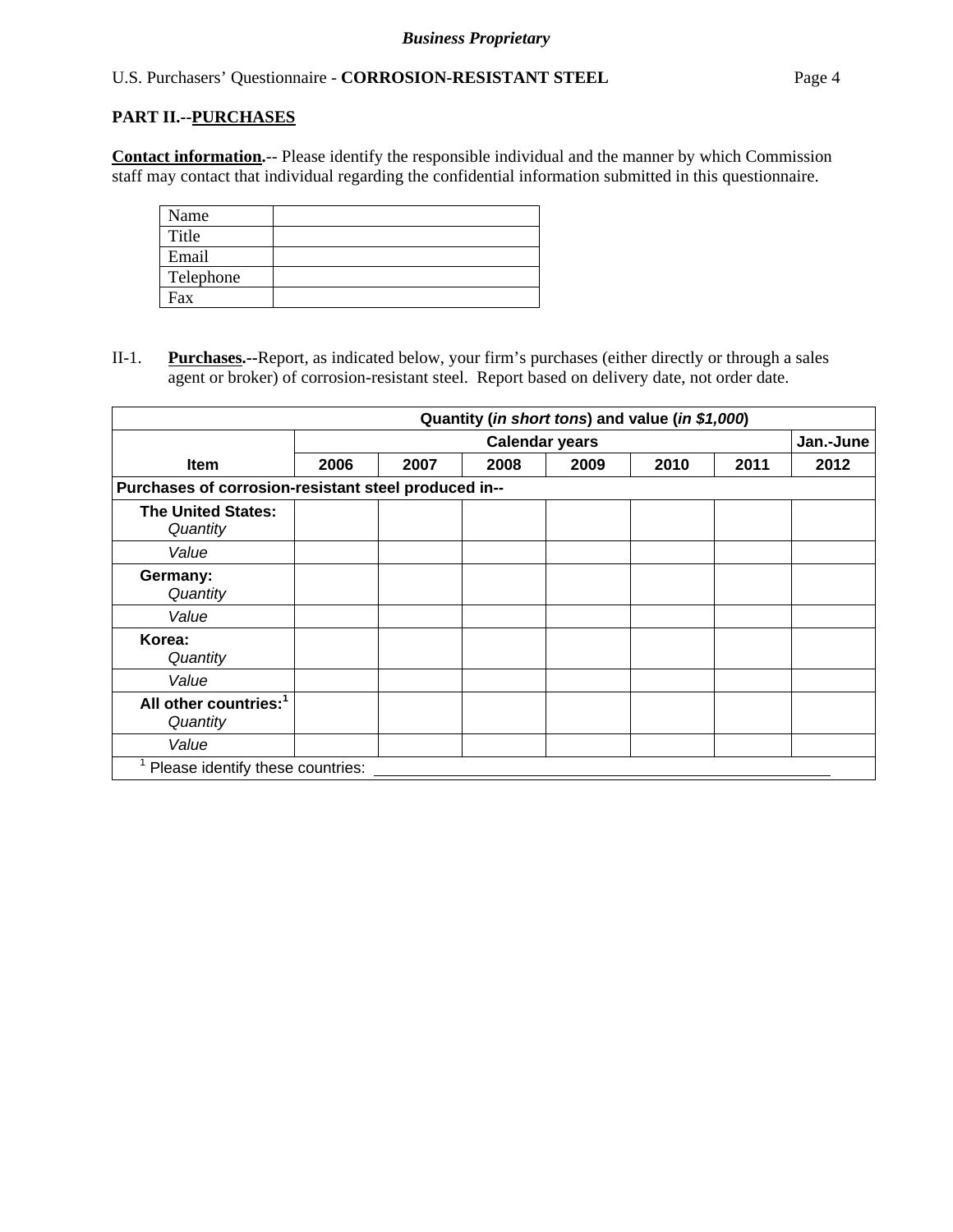# **PART II.--PURCHASES***--Continued*

l

l

II-2. **Changes in purchasing patterns.--** Please indicate how the relative levels of your firm's purchases of corrosion-resistant steel from different sources (both domestic and foreign) have changed since 2006.

| Source of<br>purchases | Did not<br>purchase |  | Decreased   Increased   Constant   Fluctuated | <b>Explanation for</b><br>relative trend |
|------------------------|---------------------|--|-----------------------------------------------|------------------------------------------|
| United States          |                     |  |                                               |                                          |
| Germany                | $\mathsf{L}$        |  |                                               |                                          |
| Korea                  |                     |  |                                               |                                          |
| All other<br>countries | ΙI                  |  |                                               |                                          |

- II-3. **Purchases from one country only**.--If your firm has purchased corrosion-resistant steel from only one country, please explain the reasons for doing so.
- II-4. **Supplier identification.--** Please list your firm's **FIVE** largest suppliers for corrosion-resistant steel since 2006. Also, provide the share of the quantity of your firm's total purchases of corrosion-resistant steel that each of these suppliers accounted for in 2011.

| No.          | Supplier's name | <b>City and state</b> | Share of quantity of<br>2011 purchases |
|--------------|-----------------|-----------------------|----------------------------------------|
| 1            |                 |                       | %                                      |
| $\mathbf{2}$ |                 |                       | $\%$                                   |
| 3            |                 |                       | %                                      |
| 4            |                 |                       | $\%$                                   |
| 5            |                 |                       | $\%$                                   |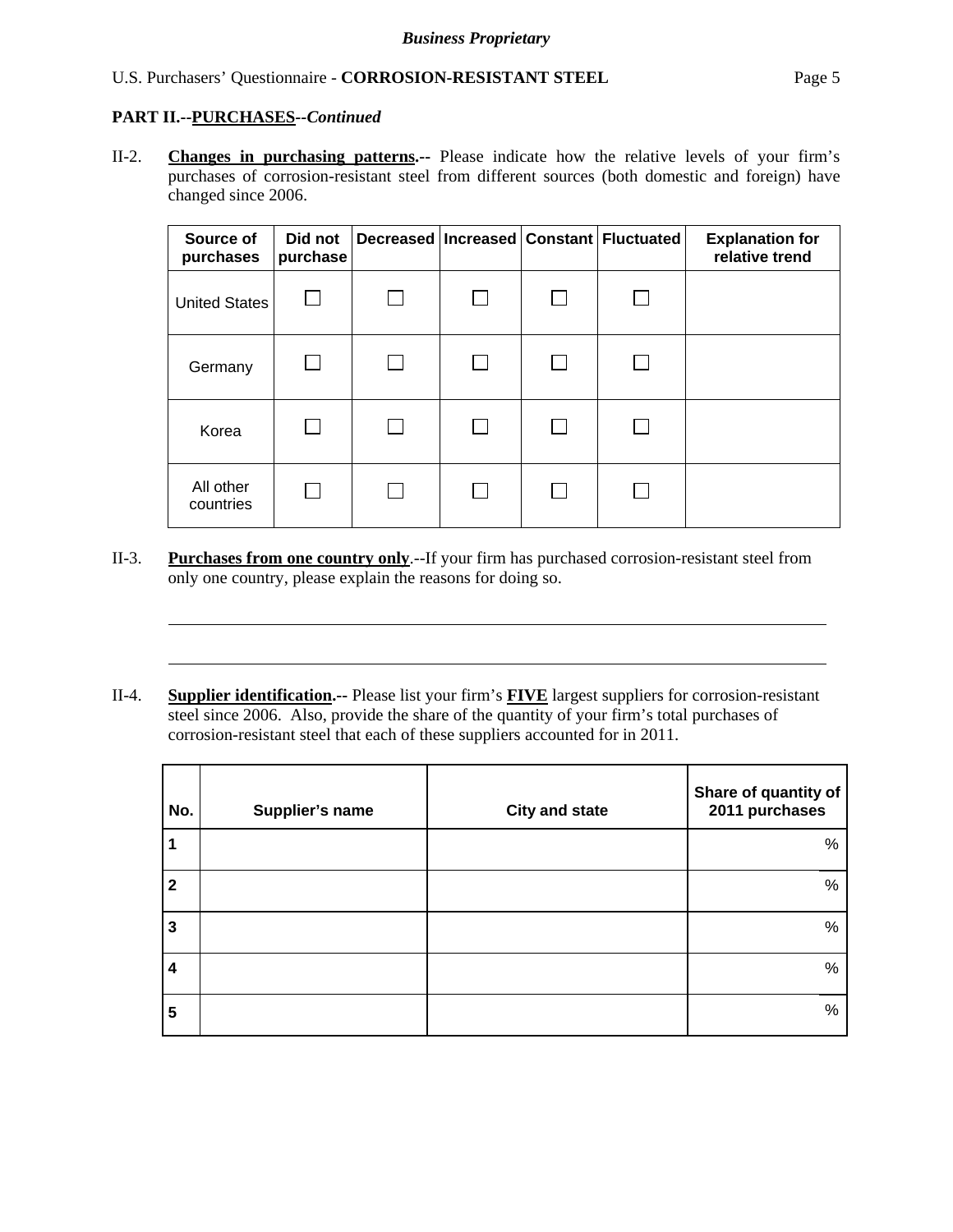### **PART III.-- MARKET CHARACTERISTICS AND PURCHASING PRACTICES**

III-1. **Firm type.--**Which of the following best describes your firm as a purchaser of corrosion-resistant steel (check all that apply)?

|          | Automotive end user<br>Construction end user<br>Other end user (Describe:<br>Steel service center or distributor<br>Other (Describe: 2008)                                                                       |
|----------|------------------------------------------------------------------------------------------------------------------------------------------------------------------------------------------------------------------|
| $III-2.$ | <b>Competition for sales.—</b>                                                                                                                                                                                   |
|          | (a.) If you are a distributor or reseller of corrosion-resistant steel, do you compete for sales to<br>your customers with the manufacturers or importers from which you purchase corrosion-<br>resistant steel? |
|          | Yes--Please describe<br>N <sub>0</sub>                                                                                                                                                                           |
|          |                                                                                                                                                                                                                  |
|          | (b.) If you are a distributor or reseller of corrosion-resistant steel, do you compete with imports<br>from other providers of corrosion-resistant steel from Germany and/or Korea for customer<br>sales?        |
|          | Yes--Please describe<br>No                                                                                                                                                                                       |
|          |                                                                                                                                                                                                                  |

III-3. **Types of customers.--**If your firm is a distributor or reseller of corrosion-resistant steel, what are the major types of consumers to which you sell corrosion-resistant steel?

 $\overline{a}$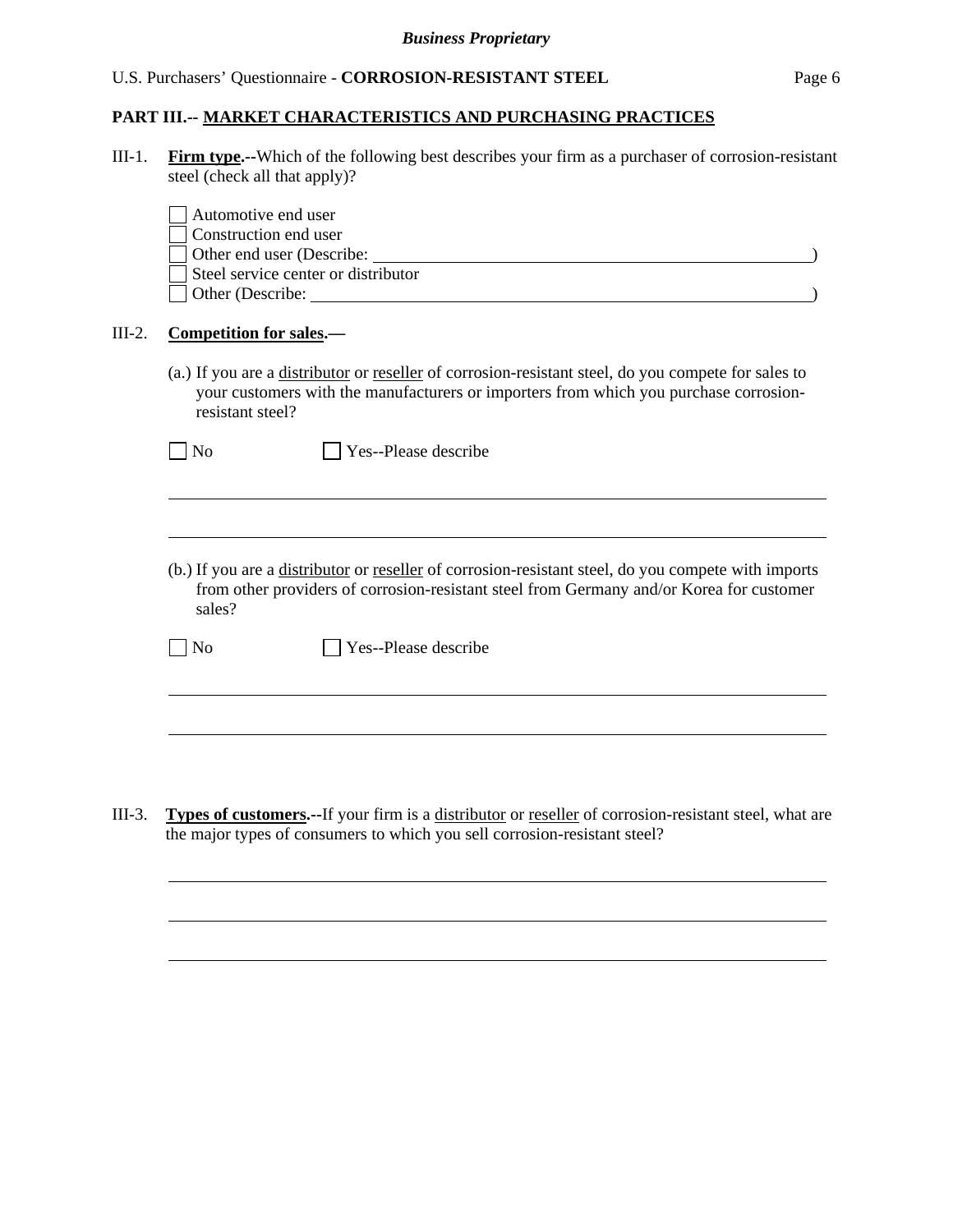## **PART III.-- MARKET CHARACTERISTICS AND PURCHASING PRACTICES***--Continued*

III-4. **End uses.--**If your firm is an end user of corrosion-resistant steel, list in order of quantity of corrosion-resistant steel consumed, the top 3 products for which your firm purchases corrosionresistant steel as a component part or input. Please indicate what percentage of the total cost is accounted for by corrosion-resistant steel and other inputs.

| Share of total cost in each of the product(s)<br>you produce accounted for by |                                               |                        |       |
|-------------------------------------------------------------------------------|-----------------------------------------------|------------------------|-------|
| Product(s) you<br>produce                                                     | <b>Corrosion-resistant</b><br>steel (percent) | Other inputs (percent) | Total |
|                                                                               | %                                             | %                      | 100%  |
|                                                                               | %                                             | $\%$                   | 100%  |
|                                                                               | %                                             | %                      | 100%  |

### III-5. **Demand for end use products.--**

(a) If your firm is an end user of corrosion-resistant steel, has the demand for your firm's final products incorporating corrosion-resistant steel changed since 2006?

| <b>Increased</b> | No change |  | <b>Fluctuated</b> |
|------------------|-----------|--|-------------------|
|                  |           |  |                   |

(b) Has this had any effect on your firm's demand for corrosion-resistant steel?

| <b>No</b> | Yes | <b>Explain</b> |
|-----------|-----|----------------|
|           |     |                |

III-6. **Changes in end uses.--** Have there been any changes in the end uses of corrosion-resistant steel since 2006? Do you anticipate any future changes?

| Changes in end<br>uses       | No | Yes | <b>Explain</b> |
|------------------------------|----|-----|----------------|
| <b>Changes since</b><br>2006 |    |     |                |
| Anticipated<br>changes       |    |     |                |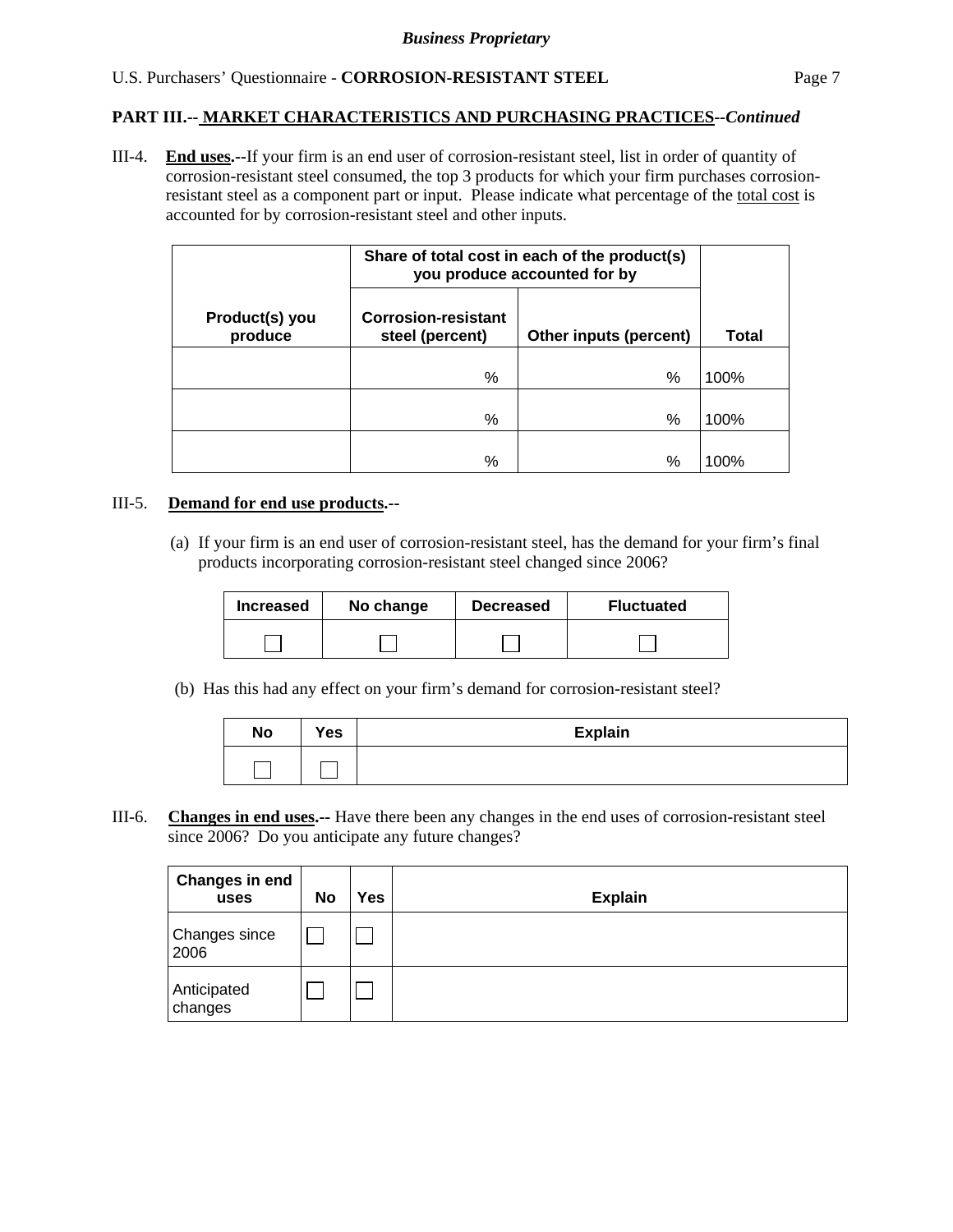### **PART III.-- MARKET CHARACTERISTICS AND PURCHASING PRACTICES***--Continued*

III-7. **Substitutes.--**Can other products be substituted for corrosion-resistant steel?

No **Yes--Please fill out the table.** 

|    |                   | End use in which this | Have changes in the prices of this substitute<br>affected the price for corrosion-resistant<br>steel? |            |                    |  |
|----|-------------------|-----------------------|-------------------------------------------------------------------------------------------------------|------------|--------------------|--|
|    | <b>Substitute</b> | substitute is used    | No                                                                                                    | <b>Yes</b> | <b>Explanation</b> |  |
|    |                   |                       |                                                                                                       |            |                    |  |
| 2. |                   |                       |                                                                                                       |            |                    |  |
| 3. |                   |                       |                                                                                                       |            |                    |  |

III-8. **Changes in substitutes.--** Have there been any changes in the number or types of products that can be substituted for corrosion-resistant steel since 2006? Do you anticipate any future changes?

| <b>Changes in</b><br>substitutes | No | Yes | <b>Explain</b> |
|----------------------------------|----|-----|----------------|
| Changes since 2006               |    |     |                |
| Anticipated changes              |    |     |                |

III-9. **Demand trends.--** Indicate how demand within the United States and outside of the United States (if known) for corrosion-resistant steel has changed since January 1, 2006, and how you anticipate demand will change in the future (through 2014). Describe the principal factors that have affected, and that you anticipate will affect, these changes in demand. Please also provide reasons why you think these factors will affect demand in the future.

| <b>Market</b>                                 | <b>Increase</b>          | <b>No</b><br>change | <b>Decrease</b> | <b>Fluctuate</b>          | <b>Factors/Reasons</b> |  |  |  |
|-----------------------------------------------|--------------------------|---------------------|-----------------|---------------------------|------------------------|--|--|--|
|                                               | <b>Demand since 2006</b> |                     |                 |                           |                        |  |  |  |
| Within<br>the United<br><b>States</b>         |                          |                     | L               |                           |                        |  |  |  |
| <b>Outside</b><br>the United<br><b>States</b> | $\mathbf{I}$             |                     | $\mathbf{I}$    |                           |                        |  |  |  |
|                                               |                          |                     |                 | Anticipated future demand |                        |  |  |  |
| Within<br>the United<br><b>States</b>         |                          |                     | L               |                           |                        |  |  |  |
| <b>Outside</b><br>the United<br><b>States</b> |                          |                     |                 |                           |                        |  |  |  |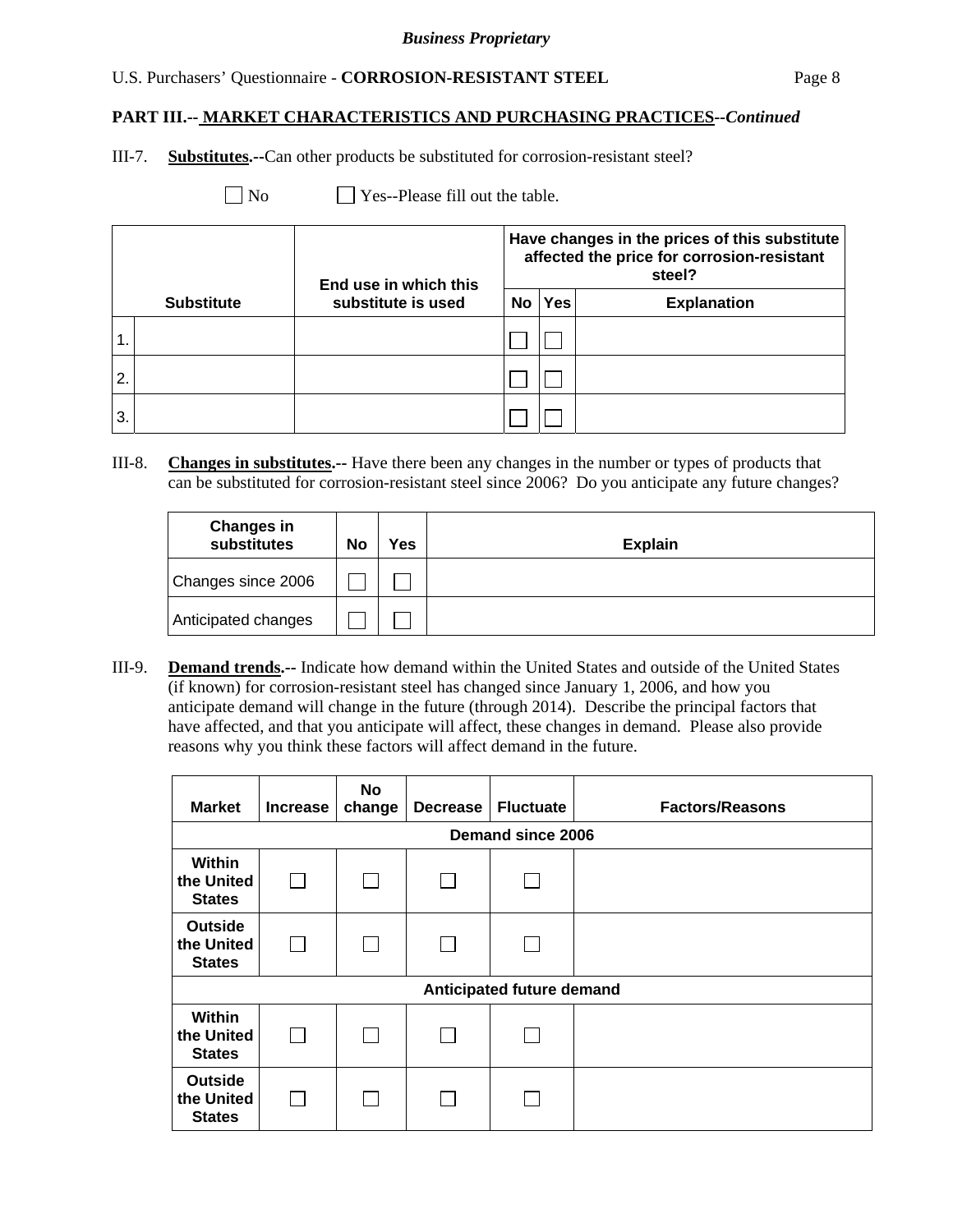### **PART III.-- MARKET CHARACTERISTICS AND PURCHASING PRACTICES***--Continued*

- III-10. **Market studies.--**Please provide as a separate attachment to this request any studies, surveys, etc. that you are aware of that quantify and/or otherwise discuss corrosion-resistant steel supply (including production capacity and capacity utilization) and demand in (1) the United States, (2) each of the other major producing/consuming countries, including Germany and Korea, and (3) the world as a whole. Of particular interest is such data from 2006 to the present and forecasts for the future.
- III-11. **Changes in factors affecting supply.--**Have any changes occurred in any other factors affecting supply (e.g., changes in availability or prices of energy or labor; transportation conditions; production capacity and/or methods of production; technology; export markets; or alternative production opportunities) that affected the availability of U.S.-produced corrosion-resistant steel in the U.S. market since 2006?

| <b>No</b> | Yes                                        | <b>Explain</b> |
|-----------|--------------------------------------------|----------------|
|           | <b>Contract Contract Contract Contract</b> |                |

III-12. **Importance of purchasing domestic product.--**Is buying a product that is produced in the United States an important factor in your firm's purchases of corrosion-resistant steel (check ALL that apply)?

 $\Box$  No

 $\overline{a}$ 

- Yes-- Purchases of domestic product are required by law or regulation (for example, government purchases under "Buy American" provisions). This involves percent of all our purchases of corrosion-resistant steel.
- Yes--Purchases of domestic product are not required by law or regulation, but are by our customers. This involves percent of all our purchases of corrosion-resistant steel.
- T Yes--Purchases of domestic product are required for other reasons (please specify these reasons below). This involves \_\_\_\_\_ percent of all our purchases of corrosion-resistant steel.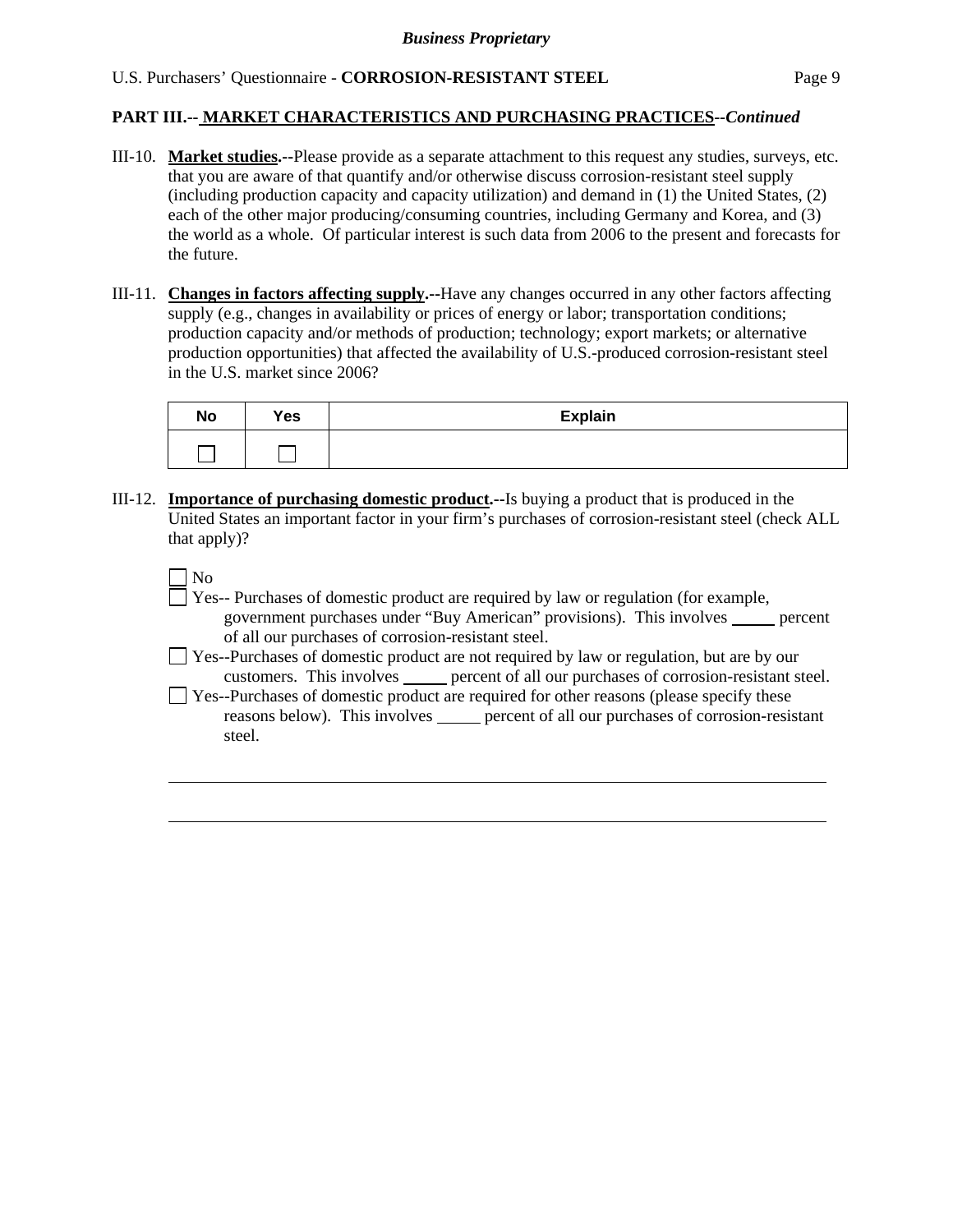### **PART III.-- MARKET CHARACTERISTICS AND PURCHASING PRACTICES***--Continued*

#### III-13. **Conditions of competition.--**

l

 $\overline{a}$ 

(a) Is the corrosion-resistant steel market subject to business cycles or conditions of competition (including seasonal business) distinctive to corrosion-resistant steel?

| $\Box$ No (skip to question III-14.) | $\Box$ Yes-- Please describe and then answer part (b). |
|--------------------------------------|--------------------------------------------------------|
|--------------------------------------|--------------------------------------------------------|

 (b) If yes, have there been any changes in the business cycles or conditions of competition for corrosion-resistant steel since January 1, 2006?

| <b>No</b> |  |  |  | $\Box$ Yes-- Please describe. |
|-----------|--|--|--|-------------------------------|
|-----------|--|--|--|-------------------------------|

III-14. **Decisions based on producer.--**Does your firm, and to the extent that you know, do your customers make purchasing decisions involving corrosion-resistant steel based on the producer of the corrosion-resistant steel you purchase?

|                          | <b>Always</b> | <b>Usually</b> | <b>Sometimes</b> | <b>Never</b> | If at least sometimes, discuss<br>how your firm/customers<br>determine the producer and why<br>this information is important |
|--------------------------|---------------|----------------|------------------|--------------|------------------------------------------------------------------------------------------------------------------------------|
| Your firm                |               |                |                  |              |                                                                                                                              |
| Your<br><b>customers</b> |               |                |                  |              |                                                                                                                              |

III-15. **Decisions based on country-of-origin.--**Does your firm, and to the extent that you know, do your customers make purchasing decisions involving corrosion-resistant steel based on the country of origin of the corrosion-resistant steel you purchase?

|                   | <b>Always</b> | <b>Usually</b> | <b>Sometimes</b> | <b>Never</b> | If at least sometimes, discuss<br>how your firm/customers<br>determine the source and why<br>this information is important |
|-------------------|---------------|----------------|------------------|--------------|----------------------------------------------------------------------------------------------------------------------------|
|                   |               |                |                  |              |                                                                                                                            |
| Your firm         |               |                |                  |              |                                                                                                                            |
| Your<br>customers |               |                |                  |              |                                                                                                                            |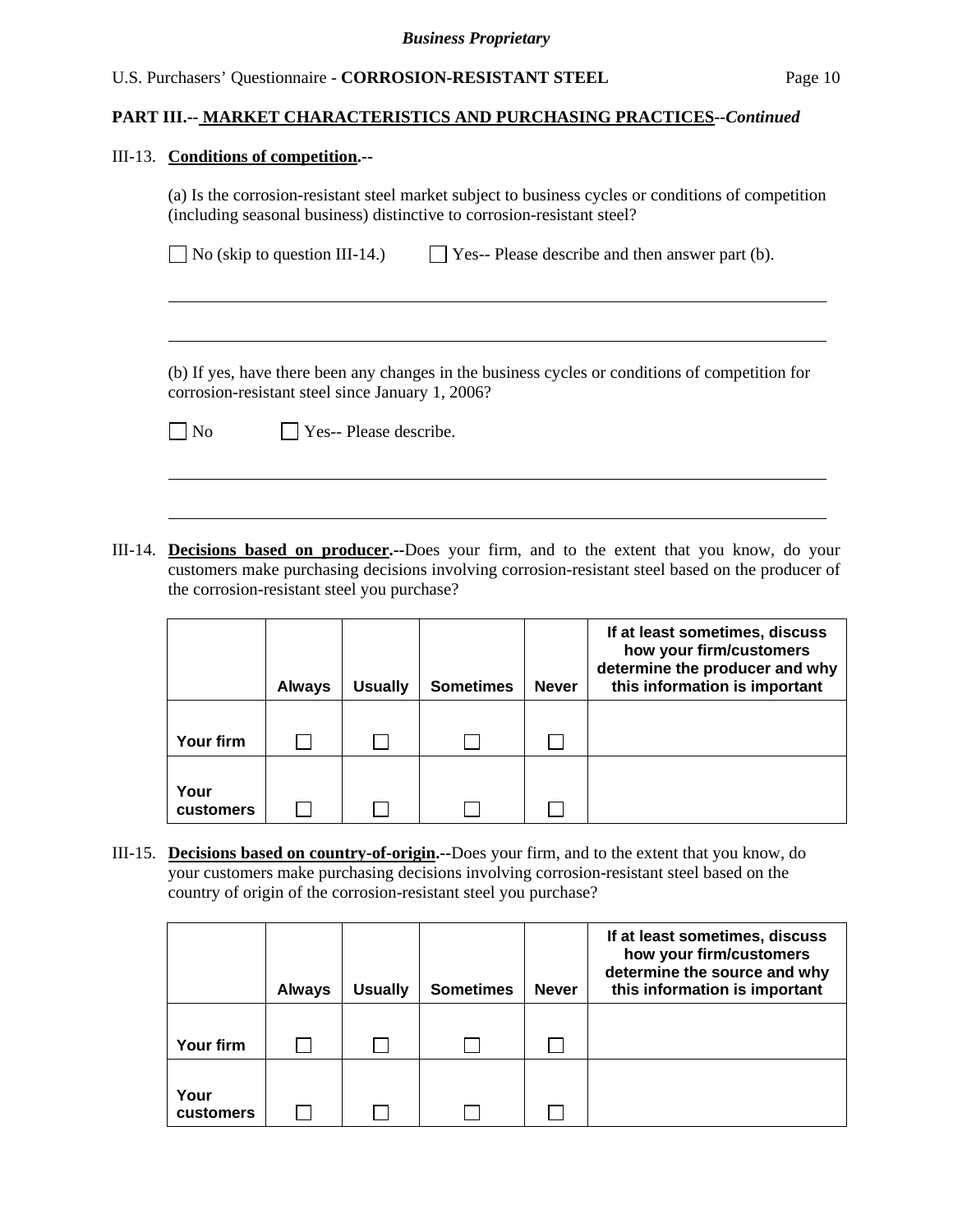### **PART III.-- MARKET CHARACTERISTICS AND PURCHASING PRACTICES***--Continued*

#### III-16. **Purchasing frequency.--**

 $\overline{a}$ 

(a) How frequently do you make purchases (check one)?

| Daily   Weekly |  |  | Monthly   Quarterly   Annually   Other   If other, specify |
|----------------|--|--|------------------------------------------------------------|
|                |  |  |                                                            |

(b) Do you expect this purchasing pattern to change in the next two years?

No Ses-- How and why do you expect these changes to occur?

- (c) Do you purchase larger volumes of corrosion-resistant steel during certain seasons or at certain points in the year, or is the quantity purchased by your firm consistent throughout the year?
- III-17. **Number of suppliers contacted.--**How many suppliers do you generally contact before making a purchase? \_\_\_\_\_\_ firms

#### III-18. **Supplier negotiations.--**

l

 $\overline{a}$ 

l

(a) Do purchases of corrosion-resistant steel usually involve negotiations between supplier and purchaser?

 $\Box$  No  $\Box$  Yes--Please describe these negotiations, noting whether purchasers generally quote competing prices as part of the negotiation process.

(b) Does your firm tend to vary its purchases from a given supplier within a specified time period based on the price offered for that period?

| $\Box$ No | $\Box$ Yes--Specify the time period. |  |
|-----------|--------------------------------------|--|
|-----------|--------------------------------------|--|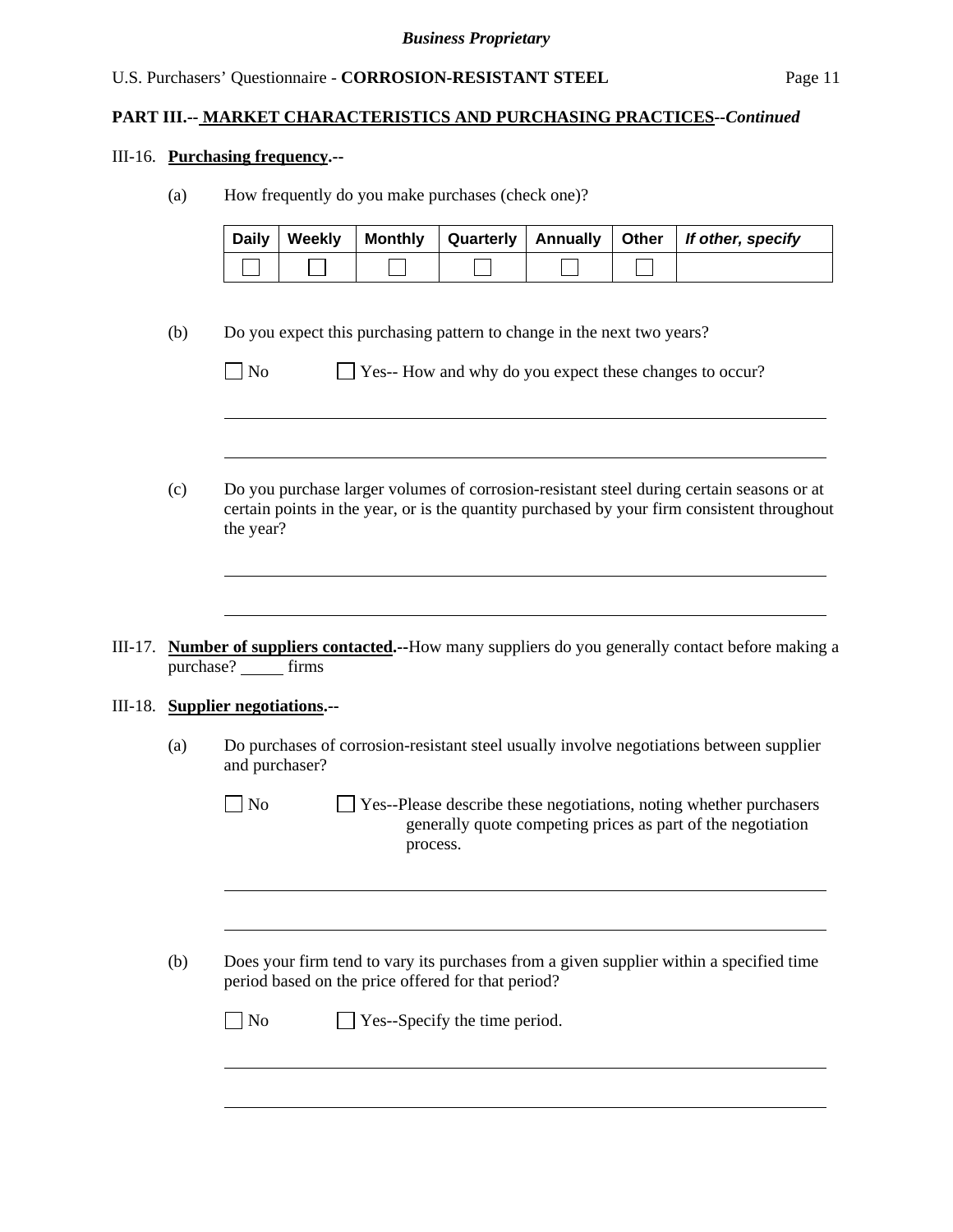# **PART III.-- MARKET CHARACTERISTICS AND PURCHASING PRACTICES***--Continued*

|                | III-19. Change in suppliers.--Have you changed suppliers since 2006?                                                                                                                                                                  |  |  |  |  |  |  |  |
|----------------|---------------------------------------------------------------------------------------------------------------------------------------------------------------------------------------------------------------------------------------|--|--|--|--|--|--|--|
| $\vert$ No     | Yes-- Please list the supplier(s), whether the firm was added or dropped, the<br>reasons for the change, and how frequently you change suppliers.                                                                                     |  |  |  |  |  |  |  |
|                |                                                                                                                                                                                                                                       |  |  |  |  |  |  |  |
|                | III-20. New suppliers.--                                                                                                                                                                                                              |  |  |  |  |  |  |  |
| (a)            | Are you aware of any new suppliers, either foreign or domestic, that have entered the<br>market since 2006?                                                                                                                           |  |  |  |  |  |  |  |
|                | $\Box$ No<br>$\Box$ Yes--Please identify the firms and indicate how you became aware of<br>them.                                                                                                                                      |  |  |  |  |  |  |  |
|                |                                                                                                                                                                                                                                       |  |  |  |  |  |  |  |
| (b)            | Do you expect new corrosion-resistant steel suppliers to enter the U.S. market?                                                                                                                                                       |  |  |  |  |  |  |  |
|                | No<br>Yes--Please provide details.                                                                                                                                                                                                    |  |  |  |  |  |  |  |
|                | III-21. Supplier qualification                                                                                                                                                                                                        |  |  |  |  |  |  |  |
|                | (a) Do you require your suppliers to be or to become certified or qualified to sell corrosion-<br>resistant steel to your firm?                                                                                                       |  |  |  |  |  |  |  |
| N <sub>o</sub> | Yes-- <u>percent</u> of value of purchases in 2011<br>Yes--all purchases                                                                                                                                                              |  |  |  |  |  |  |  |
|                | (b) Please provide a general description of the certification or qualification process. Briefly<br>describe the factors that you consider when qualifying a new supplier (e.g., quality of product,<br>reliability of supplier, etc.) |  |  |  |  |  |  |  |
|                |                                                                                                                                                                                                                                       |  |  |  |  |  |  |  |
|                | (c) How long does it take to qualify a new supplier?<br>days                                                                                                                                                                          |  |  |  |  |  |  |  |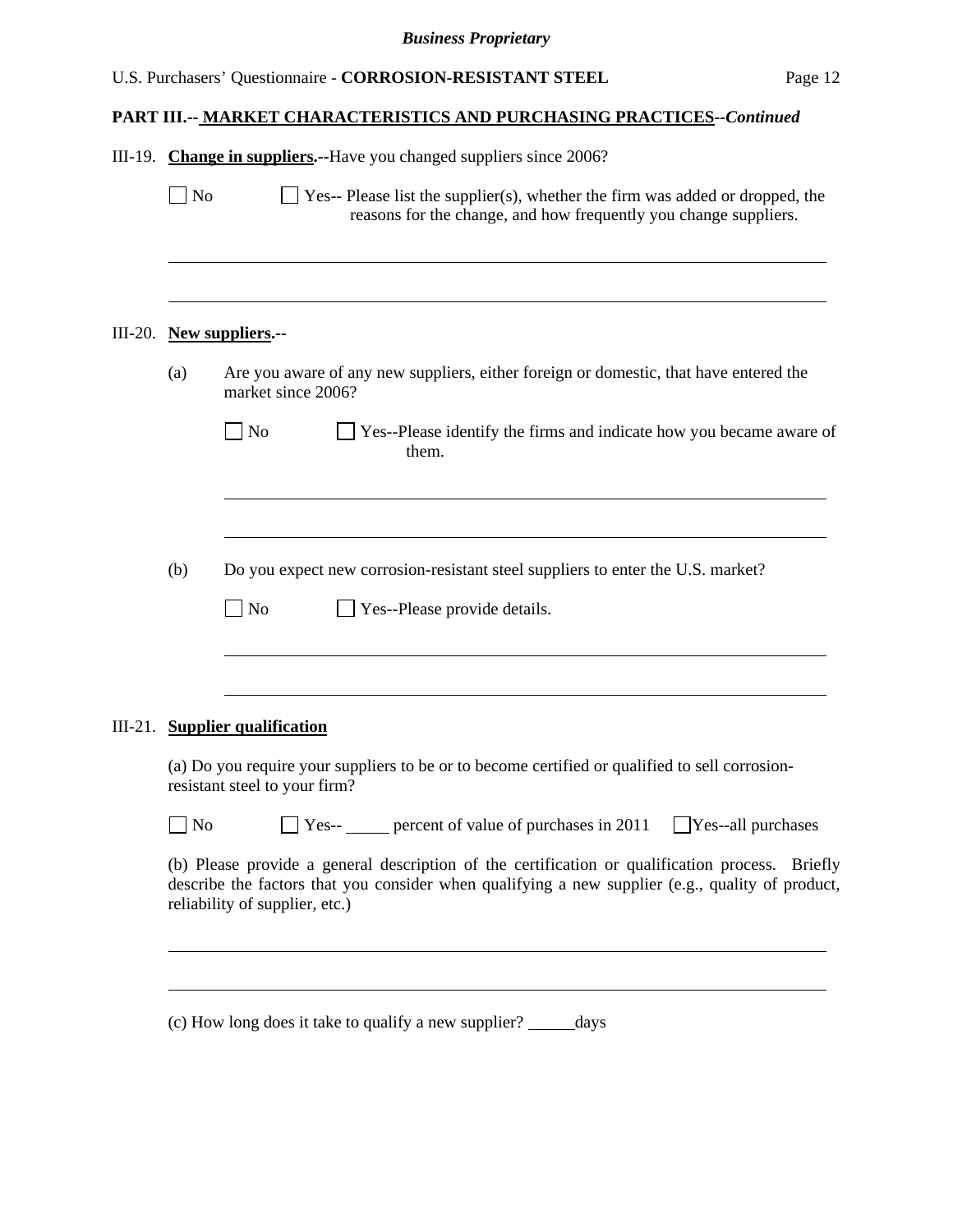# *Business Proprietary*

# U.S. Purchasers' Questionnaire - **CORROSION-RESISTANT STEEL** Page 13

# **PART III.-- MARKET CHARACTERISTICS AND PURCHASING PRACTICES***--Continued*

|           | IV-22. Supply constraints.--Has your firm been refused, declined, or been unable to purchase<br>corrosion-resistant steel since January 1, 2006 (examples include placing customers on allocation<br>or "controlled order entry," declining to accept new customers or renew existing customers,<br>delivering less than the quantity promised, been unable to meet timely shipment commitments,<br>$etc.$ ? |  |  |  |  |  |  |  |  |
|-----------|--------------------------------------------------------------------------------------------------------------------------------------------------------------------------------------------------------------------------------------------------------------------------------------------------------------------------------------------------------------------------------------------------------------|--|--|--|--|--|--|--|--|
|           | ] No<br>Yes-- Please identify the time frame in which this occurred, the specific<br>products involved, and the circumstances in which you were not able to<br>supply the products.                                                                                                                                                                                                                          |  |  |  |  |  |  |  |  |
|           |                                                                                                                                                                                                                                                                                                                                                                                                              |  |  |  |  |  |  |  |  |
| $III-23.$ | <b>Failure to certify.</b> -Since 2006, have any domestic or foreign producers failed in their attempts to<br>certify or qualify their corrosion-resistant steel with your firm or have any producers lost their<br>approved status?                                                                                                                                                                         |  |  |  |  |  |  |  |  |
|           | Yes--Please identify these firms, the countries where they are located, and the<br>N <sub>o</sub><br>reasons why they failed the certification/qualification.                                                                                                                                                                                                                                                |  |  |  |  |  |  |  |  |
|           |                                                                                                                                                                                                                                                                                                                                                                                                              |  |  |  |  |  |  |  |  |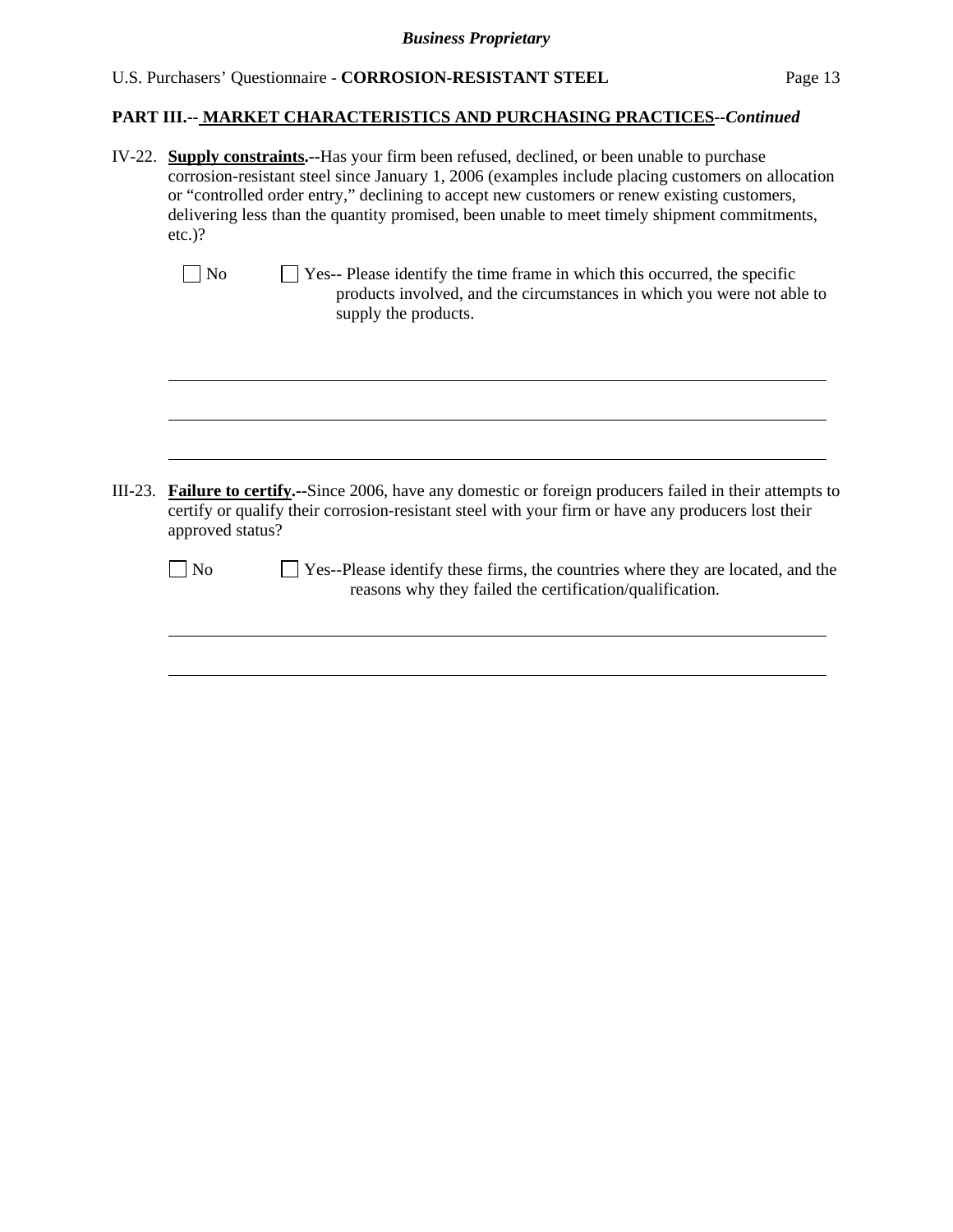# **PART III.-- MARKET CHARACTERISTICS AND PURCHASING PRACTICES***--Continued*

III-24. **Purchasing factors.--**For the factors listed below, please rate each in terms of its importance in your purchase decision for corrosion-resistant steel.

|                                                 | <b>Very</b><br>important | Somewhat<br>important | <b>Not</b><br>important |
|-------------------------------------------------|--------------------------|-----------------------|-------------------------|
| Ability to meet purchaser qualification         |                          |                       |                         |
|                                                 |                          |                       |                         |
| Availability of price adjustments during        |                          |                       |                         |
| Currency exchange rate fluctuations             |                          |                       |                         |
|                                                 |                          |                       |                         |
|                                                 |                          |                       |                         |
|                                                 |                          |                       |                         |
|                                                 |                          |                       |                         |
|                                                 |                          |                       |                         |
| International transportation costs              |                          |                       |                         |
|                                                 |                          |                       |                         |
| Local service availability (pre- and post-sale) |                          |                       |                         |
| Minimum qty requirements                        |                          |                       |                         |
|                                                 |                          |                       |                         |
|                                                 |                          |                       |                         |
| Quality meets industry standards                |                          |                       |                         |
| Quality exceeds industry standards              |                          |                       |                         |
|                                                 |                          |                       |                         |
|                                                 |                          |                       |                         |
|                                                 |                          |                       |                         |
|                                                 |                          |                       |                         |
|                                                 |                          |                       |                         |
| Other (specify):                                |                          |                       |                         |
|                                                 |                          |                       |                         |
|                                                 |                          |                       |                         |
|                                                 |                          |                       |                         |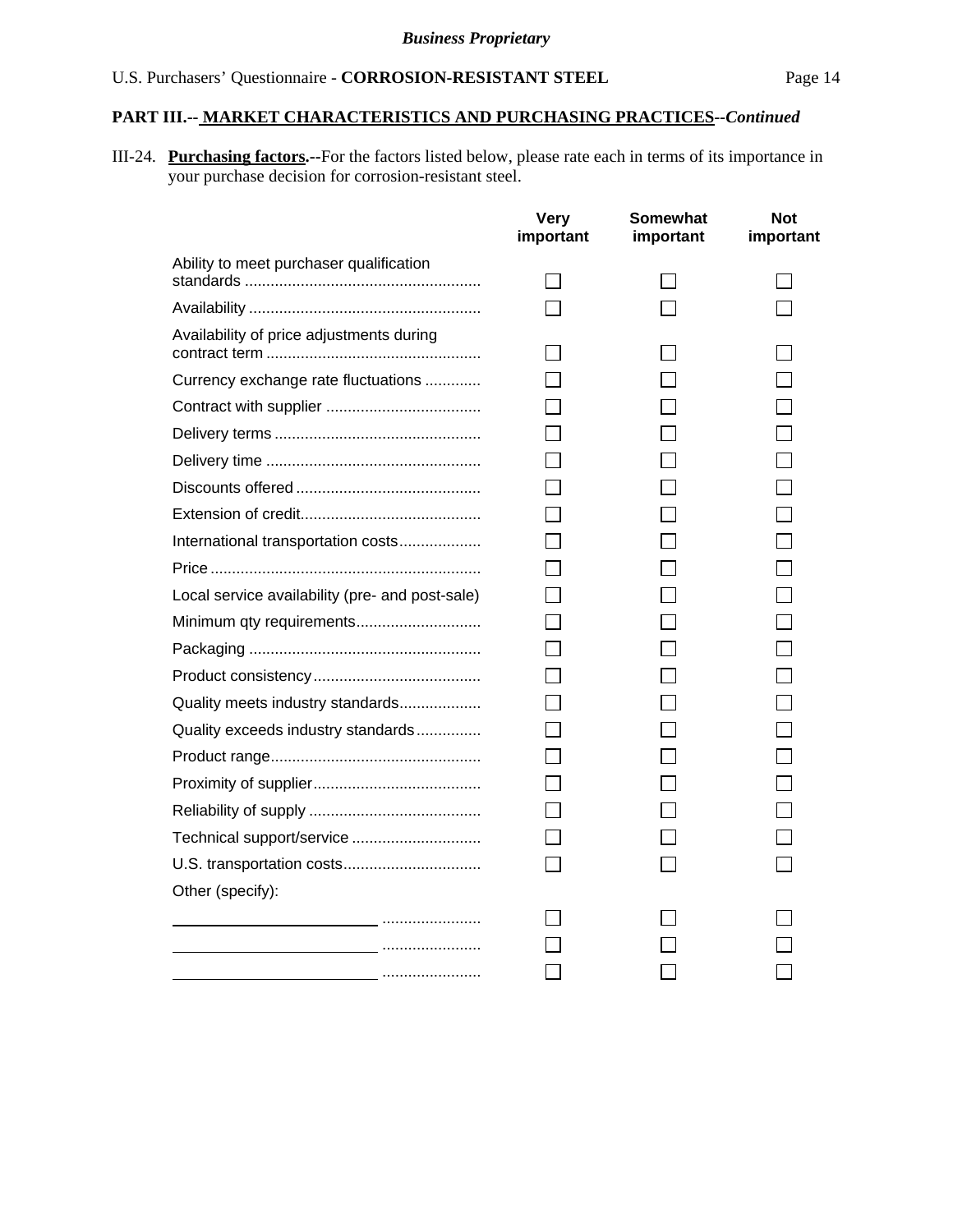### **PART III.-- MARKET CHARACTERISTICS AND PURCHASING PRACTICES***--Continued*

III-25. **Major purchasing factors.--**Please list, in order of their importance, the three major factors generally considered by your firm in deciding from whom to purchase corrosion-resistant steel for any one order (examples include availability, extension of credit, contracts, price, quality, range of supplier's product line, traditional supplier, etc.).

| $\sqrt{2}$ |   |
|------------|---|
| -3.        |   |
| $\sim$     | - |

Other factors or comments:

l

l

III-26. **Quality characteristics.--**What characteristics does your firm consider when determining the quality of corrosion-resistant steel?

III-27. **Frequency of decisions based on price.--**How often does your firm purchase the corrosionresistant steel that is offered at the lowest price?

| <b>Always</b> | <b>Usually</b> | <b>Sometimes</b> | <b>Never</b> |
|---------------|----------------|------------------|--------------|
|               |                |                  |              |

III-28. **Price leaders.—** A price leader is defined as (1) one or more firms that initiate a price change, either upward or downward, that is followed by other firms, or (2) one or more firms that have a significant impact on prices. *A price leader is not necessarily the lowest priced supplier.* 

Please list the names of any firms you considered price leaders in the corrosion-resistant steel market since 2006. Describe how the firm(s) exhibited price leadership.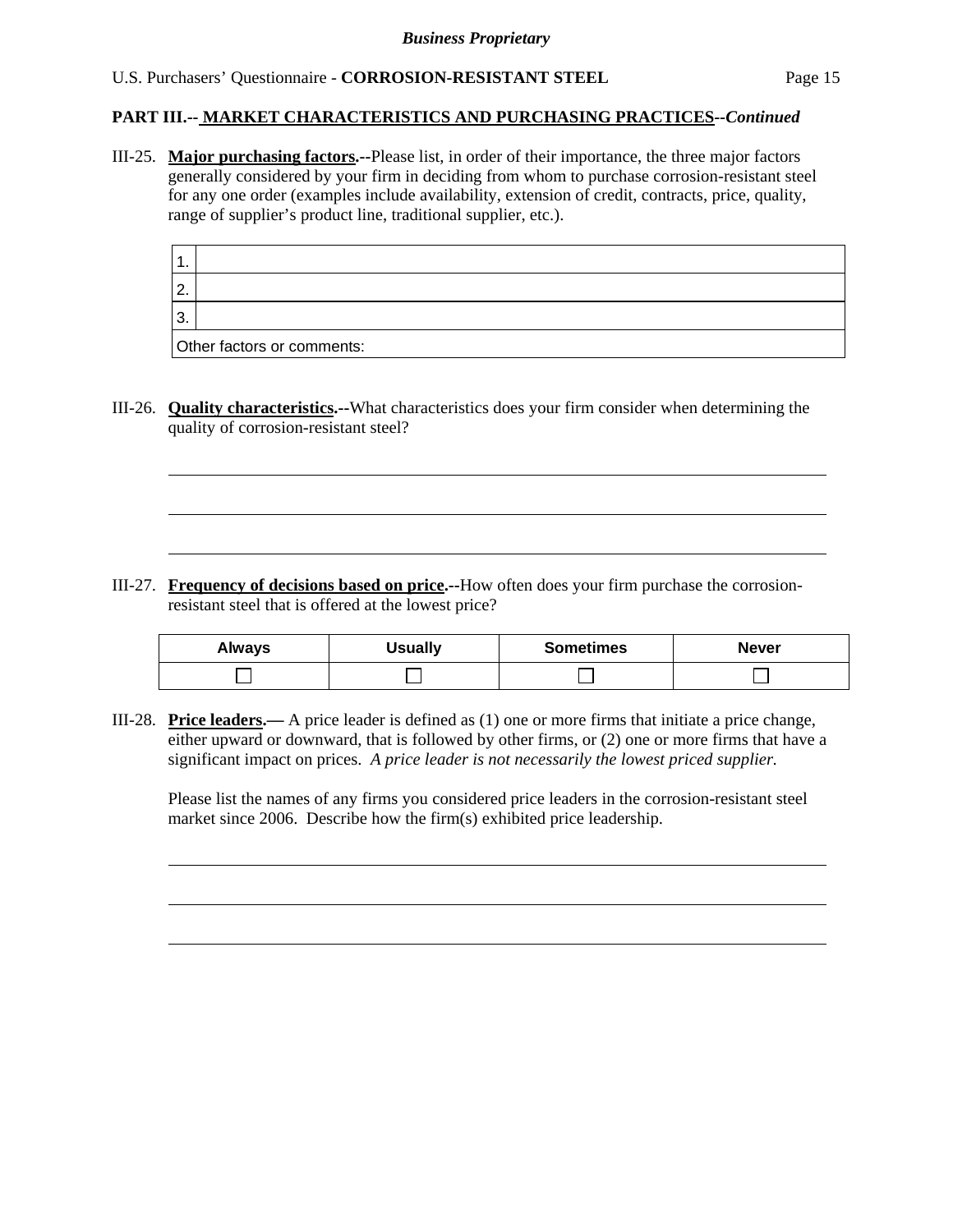## **PART III.-- MARKET CHARACTERISTICS AND PURCHASING PRACTICES***--Continued*

### III-29. **Changes in U.S. industry.--**

l

l

(a) Please identify and discuss any improvements/changes in the U.S. corrosion-resistant steel industry since 2006 and explain the factors, including the order(s) under review, that were responsible for each improvement/change.

(b) Please discuss any improvements/changes that you anticipate in the future in the U.S. corrosion-resistant steel industry. Identify the time period and causes for these improvements/changes.

III-30. **Effect of revocation.--**What do you think will be the likely effects of any revocation of the countervailing duty and antidumping duty orders for imports of corrosion-resistant steel from Germany and Korea? As appropriate, please discuss any potential effects of revocation of the countervailing duty and antidumping duty orders on (1) the future activities of your firm and (2) the U.S. market as a whole. Please note the future time period to which you are referring.

(1) Activities of your firm:

(2) Entire U.S. market: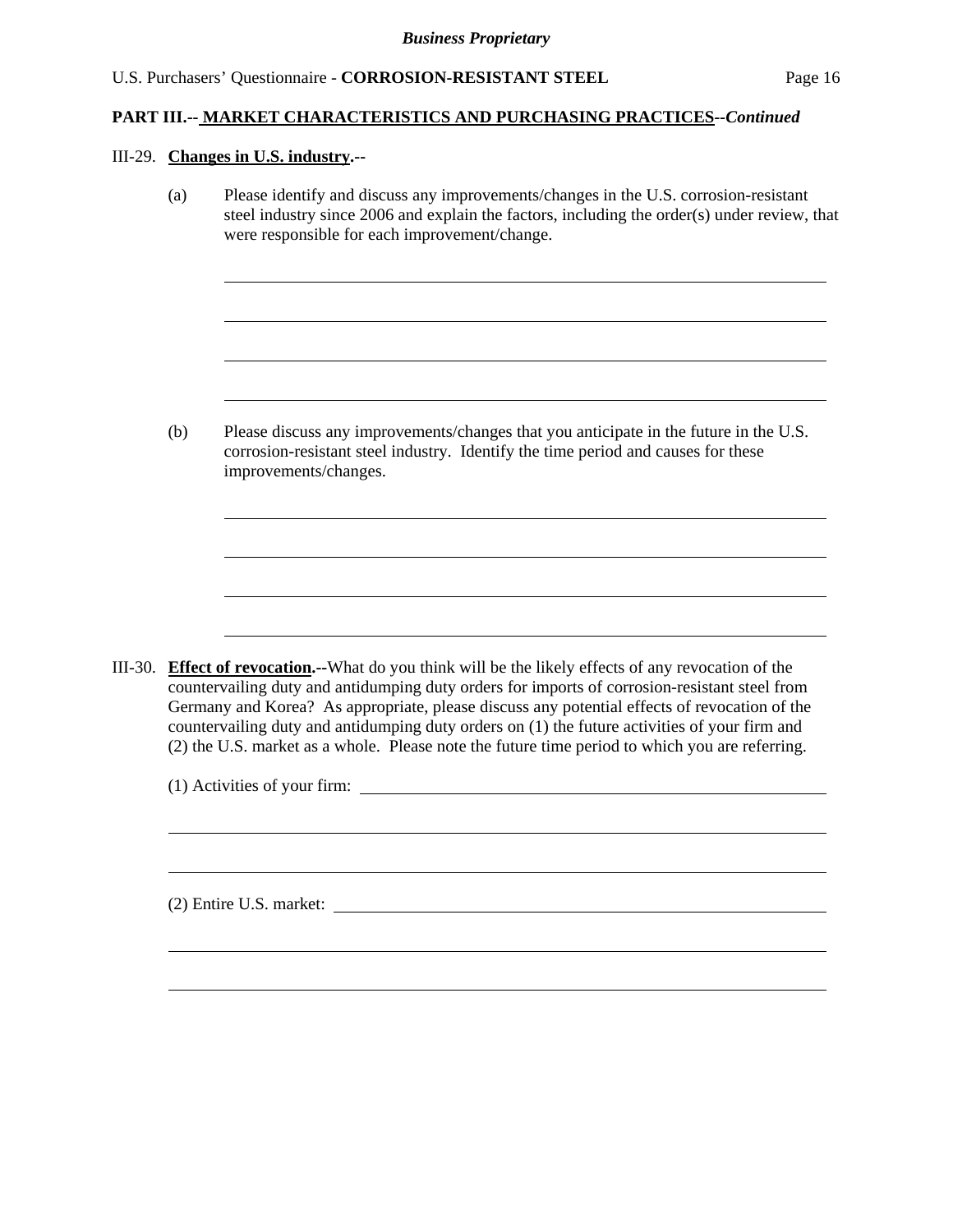### **PART IV.-- PRODUCT COMPARISIONS**

IV-1. **Country knowledge.--**Please indicate the countries of origin for corrosion-resistant steel for which your firm has actual marketing/pricing knowledge.

| <b>United States</b> | Germany | Korea | Other | If other, specify |
|----------------------|---------|-------|-------|-------------------|
|                      |         |       |       |                   |

IV-2. **Interchangeability by country-pair.--**Is corrosion-resistant steel produced in the United States and in other countries interchangeable (*i.e.*, can they physically be used in the same applications)?

Please indicate A, F, S, N, or 0 in the table below:

- A = the products from a specified country-pair are *always* interchangeable
- $F =$  the products are *frequently* interchangeable
- S = the products are *sometimes* interchangeable
- $N =$  the products are *never* interchangeable
- $0 = no$  *familiarity* with products from a specified country-pair

| Germany | Korea | Other countries                                                                                                                                                                |
|---------|-------|--------------------------------------------------------------------------------------------------------------------------------------------------------------------------------|
|         |       |                                                                                                                                                                                |
|         |       |                                                                                                                                                                                |
|         |       |                                                                                                                                                                                |
|         |       |                                                                                                                                                                                |
|         |       |                                                                                                                                                                                |
|         |       | For any country-pair producing corrosion-resistant steel that is sometimes or never<br>interchangeable, please explain the factors that limit or preclude interchangeable use: |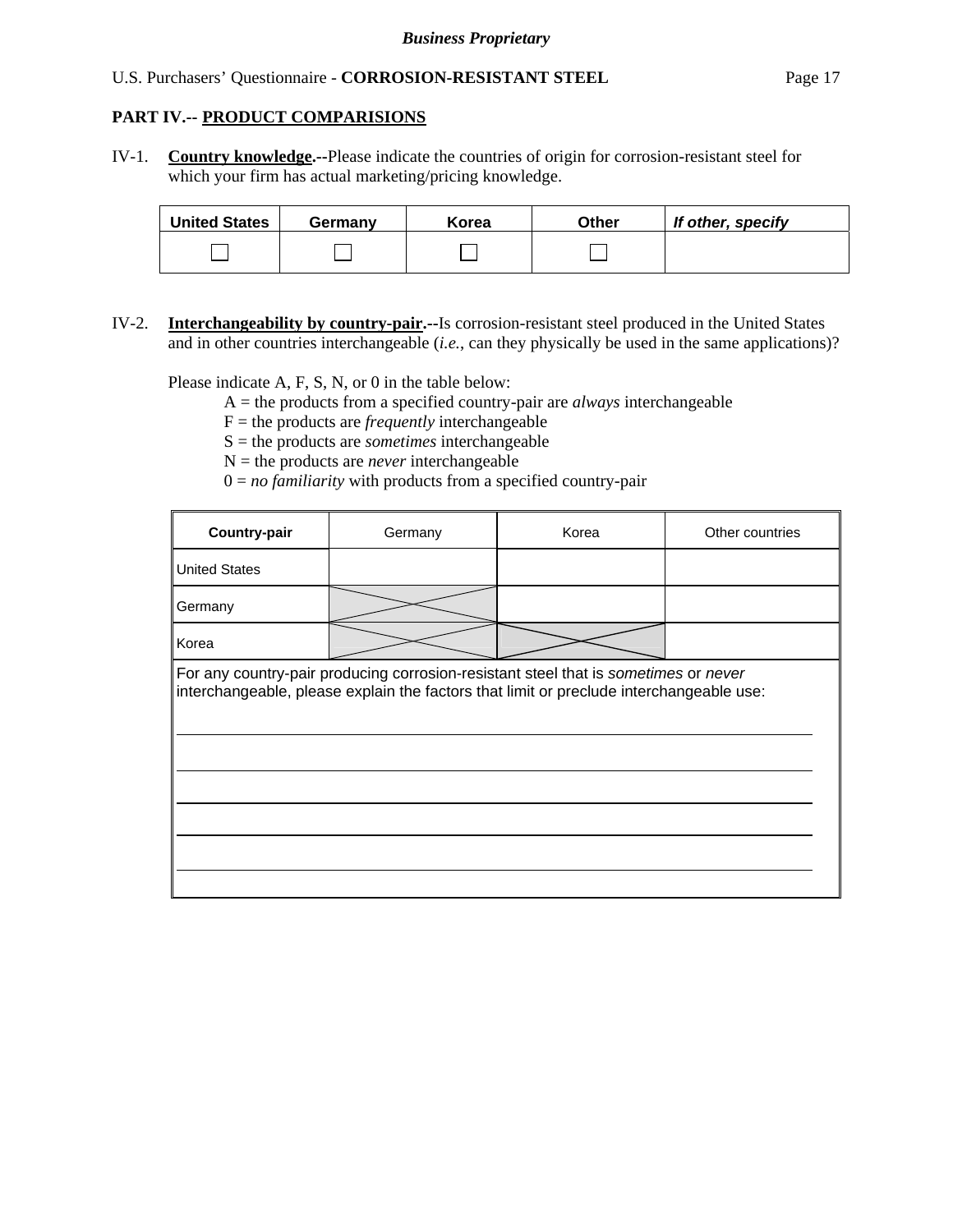### **PART IV.-- PRODUCT COMPARISIONS***--Continued*

IV-3. **Factors other than price.--**Are differences other than price (*i.e.*, quality, availability, transportation network, product range, technical support, *etc.*) between corrosion-resistant steel produced in the United States and in other countries a significant factor in your firm's purchases of the products?

Please indicate A, F, S, N, or 0 in the table below:

- A = such differences are *always* significant
- F = such differences are *frequently* significant
- S = such differences are *sometimes* significant
- $N =$  such differences are *never* significant
- $0 = no$  *familiarity* with products from a specified country-pair

| <b>Country-pair</b>  | Korea<br>Germany                                                                                                                                                                                                                                                  |  | Other countries |
|----------------------|-------------------------------------------------------------------------------------------------------------------------------------------------------------------------------------------------------------------------------------------------------------------|--|-----------------|
| <b>United States</b> |                                                                                                                                                                                                                                                                   |  |                 |
| Germany              |                                                                                                                                                                                                                                                                   |  |                 |
| Korea                |                                                                                                                                                                                                                                                                   |  |                 |
|                      | For any country-pair for which factors other than price always or frequently are a significant<br>factor in your firm's purchases of corrosion-resistant steel, identify the country-pair and report<br>the advantages or disadvantages imparted by such factors: |  |                 |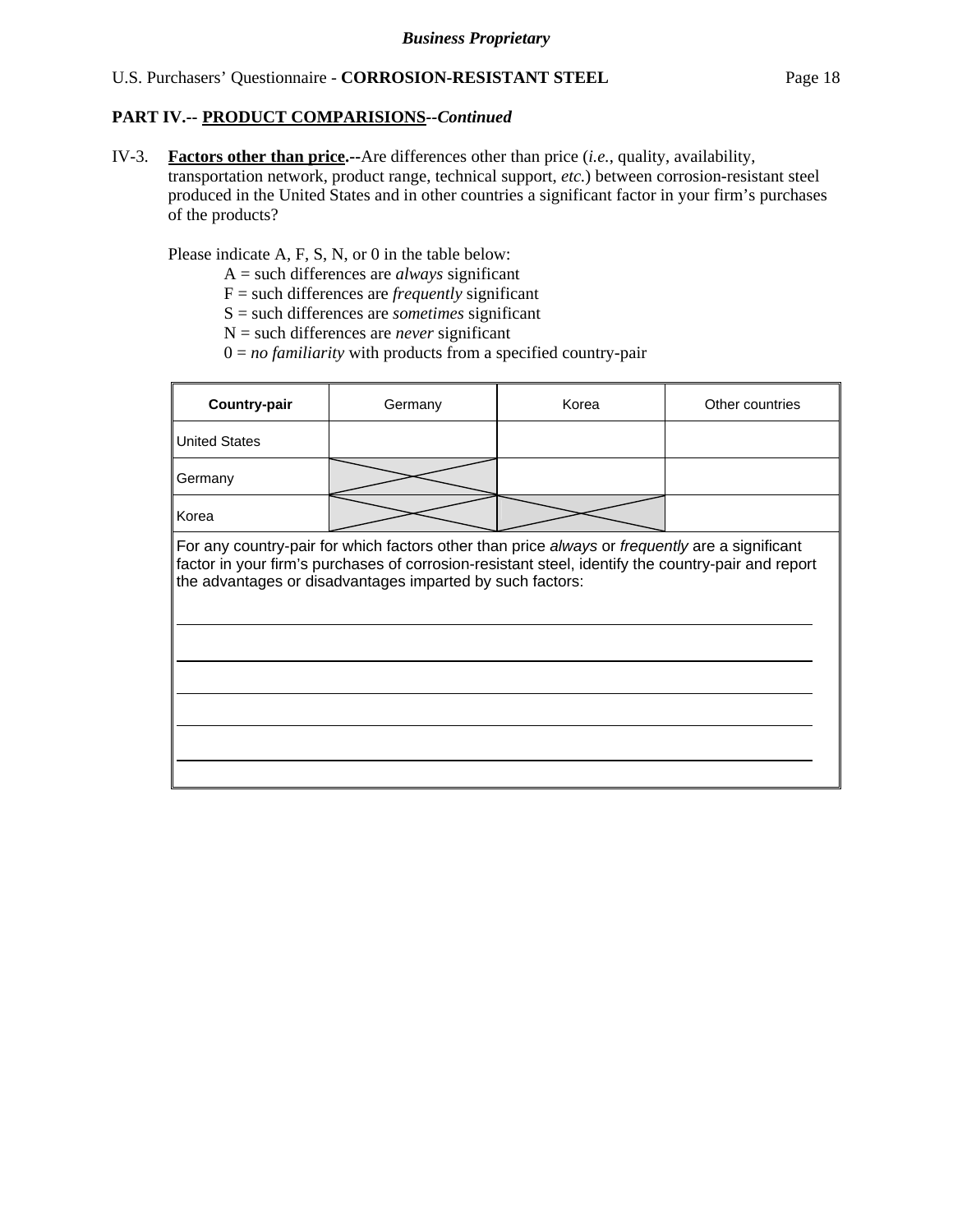### **PART IV.-- PRODUCT COMPARISIONS***--Continued*

 $\overline{a}$ 

l

| IV-4. | Availability of merchandise.--Are certain grades/types/sizes of corrosion-resistant steel       |
|-------|-------------------------------------------------------------------------------------------------|
|       | available from only a single source (domestic or foreign, including both subject and nonsubject |
|       | countries)?                                                                                     |
|       |                                                                                                 |

| $\Box$ No | $\Box$ Yes--Please identify the source and the grade/type/size. |  |
|-----------|-----------------------------------------------------------------|--|
|           |                                                                 |  |

IV-5. **Choice of product not based on price.--**If you purchased corrosion-resistant steel from one source although a comparable product was available from another source at a lower price, please explain your reasons for doing so (please specify by country, including the United States and both subject and nonsubject foreign countries). Possibilities might include transaction characteristics such as length of time to fill orders, minimum order size, reliability of supply, etc.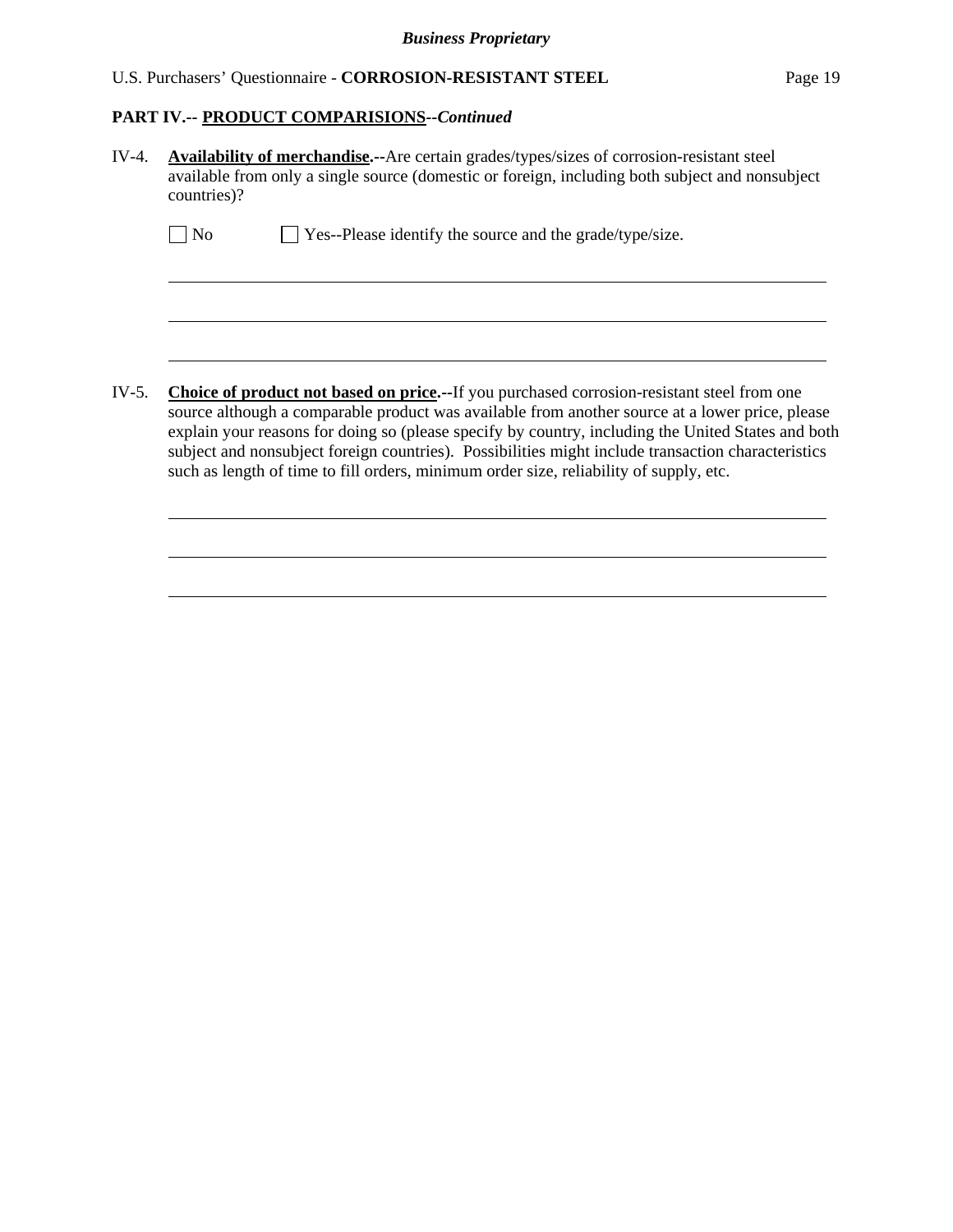### **PART IV.-- PRODUCT COMPARISIONS***--Continued*

IV-6. **Factor country comparisons.--**For the factors listed below, please rate how corrosion-resistant steel produced in each country you identified in your response to the first question in Part IV compares with corrosion-resistant steel produced in each of the other countries you identified (including the United States and both subject and nonsubject foreign countries).

|                                          |              | product from<br><b>United States</b><br><b>United States</b><br>compared to<br>compared to<br>product from<br>product from<br>Korea<br><b>Germany</b> |                             | product from |              | product from<br><b>United States</b><br>compared to<br>product from<br>Other countries |          |            |          |
|------------------------------------------|--------------|-------------------------------------------------------------------------------------------------------------------------------------------------------|-----------------------------|--------------|--------------|----------------------------------------------------------------------------------------|----------|------------|----------|
|                                          | Superior     | Comparable                                                                                                                                            | Inferior                    | Superior     | Comparable   | Inferior                                                                               | Superior | Comparable | Inferior |
| Ability to meet purchaser qualification  | $\Box$       | П                                                                                                                                                     | $\Box$                      | $\Box$       | $\mathsf{L}$ | ⊔                                                                                      | $\Box$   | $\Box$     |          |
|                                          | $\Box$       | $\Box$                                                                                                                                                | $\Box$                      | $\Box$       | $\Box$       | $\Box$                                                                                 | $\Box$   | $\Box$     |          |
| Availability of price adjustments during | $\mathsf{L}$ | $\Box$                                                                                                                                                | $\mathcal{L}_{\mathcal{A}}$ | $\Box$       | $\mathsf{L}$ | $\Box$                                                                                 | $\Box$   | $\Box$     |          |
| Currency exchange rate fluctuations      | $\Box$       | $\Box$                                                                                                                                                | $\Box$                      | $\Box$       | $\Box$       | $\Box$                                                                                 | $\Box$   | $\Box$     |          |
|                                          | П            | $\Box$                                                                                                                                                | $\Box$                      | $\Box$       | $\mathsf{L}$ | $\Box$                                                                                 | $\Box$   | $\Box$     |          |
|                                          | $\Box$       | $\Box$                                                                                                                                                | $\Box$                      | $\Box$       | $\Box$       | $\Box$                                                                                 | $\Box$   | $\Box$     |          |
|                                          | $\Box$       | $\Box$                                                                                                                                                | $\Box$                      | $\Box$       | $\Box$       | $\Box$                                                                                 | $\Box$   | $\Box$     |          |
|                                          | $\Box$       | $\Box$                                                                                                                                                | $\Box$                      | $\Box$       | $\Box$       | $\Box$                                                                                 | $\Box$   | $\Box$     |          |
|                                          | $\Box$       | $\Box$                                                                                                                                                | $\Box$                      | $\Box$       | $\Box$       | $\Box$                                                                                 | $\Box$   | $\Box$     |          |
| International transportation costs       | $\Box$       | $\Box$                                                                                                                                                | $\Box$                      | $\Box$       | $\Box$       | $\Box$                                                                                 | $\Box$   | $\Box$     |          |
|                                          | $\Box$       | $\mathsf{L}$                                                                                                                                          | $\mathcal{L}_{\mathcal{A}}$ | $\Box$       | $\Box$       | $\Box$                                                                                 | $\Box$   | $\Box$     |          |
| Local service availability               | $\Box$       | $\Box$                                                                                                                                                | $\Box$                      | $\Box$       | $\Box$       | $\Box$                                                                                 | $\Box$   | $\Box$     |          |
| Minimum quantity requirements            | $\Box$       | $\Box$                                                                                                                                                | $\Box$                      | $\Box$       | П            | $\Box$                                                                                 | $\Box$   | $\Box$     |          |
|                                          | $\Box$       | $\Box$                                                                                                                                                | $\Box$                      | $\Box$       | П            | $\Box$                                                                                 | $\Box$   | $\Box$     |          |
|                                          | $\Box$       | $\Box$                                                                                                                                                | $\Box$                      | $\Box$       | $\mathsf{L}$ | 囗                                                                                      | $\Box$   | $\Box$     |          |
| Quality meets industry standards         | $\Box$       | $\Box$                                                                                                                                                | $\Box$                      | $\Box$       | $\Box$       | $\Box$                                                                                 | $\Box$   | $\Box$     |          |
| Quality exceeds industry standards       | $\Box$       | $\Box$                                                                                                                                                | $\Box$                      | $\Box$       | $\Box$       | $\Box$                                                                                 | $\Box$   | $\Box$     |          |
|                                          | $\Box$       | $\mathsf{L}$                                                                                                                                          | $\Box$                      | $\Box$       | $\mathsf{L}$ | $\sim$                                                                                 | $\Box$   | $\Box$     |          |
|                                          | $\Box$       | $\mathbf{I}$                                                                                                                                          | $\Box$                      | $\Box$       | $\mathsf{L}$ | П                                                                                      | □        | $\Box$     |          |
|                                          |              |                                                                                                                                                       |                             |              |              |                                                                                        |          |            |          |
| Technical support/service                |              |                                                                                                                                                       | $\mathsf{L}$                | $\Box$       |              | П                                                                                      |          |            |          |
|                                          |              |                                                                                                                                                       | $\Box$                      | $\Box$       |              |                                                                                        |          |            |          |
| Other (specify):                         |              |                                                                                                                                                       |                             |              |              |                                                                                        |          |            |          |
|                                          |              |                                                                                                                                                       | $\Box$                      | П            |              |                                                                                        | $\Box$   |            |          |

1 A rating of superior on price and U.S. transportation costs indicates that the first country generally has lower prices/U.S. transportation costs than the second country.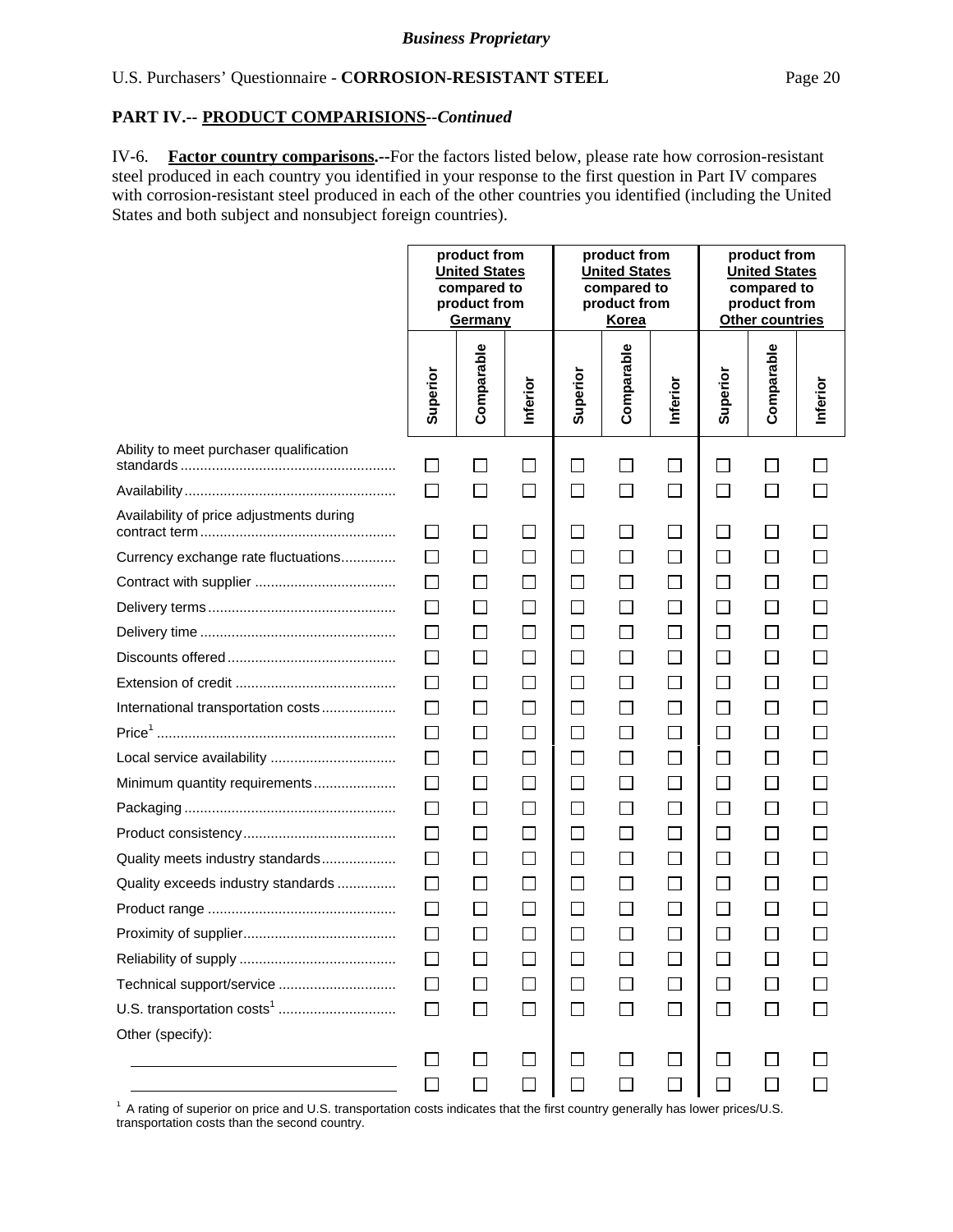#### **PART IV.-- PRODUCT COMPARISIONS***--Continued*

### IV-6. *Continued.*

|                                          | product from<br>product from<br>Germany<br>Germany<br>compared to<br>compared to<br>product from<br>product from<br>Korea<br>Other countries |                |                | product from<br>Korea<br>compared to<br>product from<br><b>Other countries</b> |                          |                          |          |              |          |
|------------------------------------------|----------------------------------------------------------------------------------------------------------------------------------------------|----------------|----------------|--------------------------------------------------------------------------------|--------------------------|--------------------------|----------|--------------|----------|
|                                          | Superior                                                                                                                                     | Comparable     | Inferior       | Superior                                                                       | Comparable               | Inferior                 | Superior | Comparable   | Inferior |
| Ability to meet purchaser qualification  | ΙI                                                                                                                                           | $\mathbb{R}^n$ | $\blacksquare$ | $\Box$                                                                         |                          | $\Box$                   | ப        |              |          |
|                                          | $\Box$                                                                                                                                       | $\Box$         | $\Box$         | $\Box$                                                                         | $\Box$                   | $\Box$                   | $\Box$   | $\Box$       |          |
| Availability of price adjustments during | П                                                                                                                                            | П              | $\Box$         | $\Box$                                                                         | $\mathsf{L}$             | $\Box$                   | ΙI       | $\Box$       |          |
| Currency exchange rate fluctuations      | П                                                                                                                                            | $\mathsf{L}$   | ΙI             | $\Box$                                                                         | $\mathsf{L}$             | ப                        | ΙI       | $\mathsf{L}$ |          |
|                                          | П                                                                                                                                            | $\Box$         | П              | $\Box$                                                                         | $\Box$                   | $\Box$                   | $\Box$   | $\Box$       |          |
|                                          | $\Box$                                                                                                                                       | $\Box$         | П              | $\Box$                                                                         | П                        | $\Box$                   | $\Box$   | $\Box$       |          |
|                                          | $\Box$                                                                                                                                       | П              | ΙI             | $\Box$                                                                         | $\mathsf{L}$             | $\Box$                   | $\Box$   | $\Box$       |          |
|                                          | $\Box$                                                                                                                                       | П              | П              | $\Box$                                                                         | $\Box$                   | $\Box$                   | П        | П            |          |
|                                          | $\Box$                                                                                                                                       | $\Box$         | $\Box$         | $\Box$                                                                         | $\Box$                   | $\Box$                   | $\Box$   | $\Box$       |          |
| International transportation costs       | $\Box$                                                                                                                                       | $\Box$         | П              | $\Box$                                                                         | $\mathsf{L}$             | $\Box$                   | $\Box$   | □            |          |
|                                          | $\Box$                                                                                                                                       | П              | П              | $\Box$                                                                         | П                        | $\Box$                   | $\Box$   | $\Box$       |          |
| Local service availability               | $\Box$                                                                                                                                       | $\Box$         | П              | $\Box$                                                                         | $\Box$                   | ⊔                        | $\Box$   | $\Box$       |          |
| Minimum quantity requirements            | П                                                                                                                                            | $\Box$         | $\mathsf{L}$   | $\Box$                                                                         | $\Box$                   | $\Box$                   | $\Box$   | $\Box$       |          |
|                                          | $\Box$                                                                                                                                       | $\Box$         | П              | $\Box$                                                                         | $\Box$                   | $\Box$                   | $\Box$   | □            |          |
|                                          | $\Box$                                                                                                                                       | $\Box$         | $\mathbb{R}^n$ | $\Box$                                                                         | $\overline{\phantom{a}}$ | $\Box$                   | ⊔        | □            |          |
| Quality meets industry standards         | $\Box$                                                                                                                                       | $\mathsf{L}$   | $\mathsf{L}$   | $\Box$                                                                         | $\mathsf{L}$             | $\overline{\phantom{a}}$ | ப        | $\Box$       |          |
| Quality exceeds industry standards       | $\mathsf{L}$                                                                                                                                 | $\Box$         | $\mathsf{L}$   | $\Box$                                                                         |                          | ப                        | L        | ⊔            |          |
|                                          | $\Box$                                                                                                                                       | П              | П              | $\Box$                                                                         |                          | $\Box$                   | $\Box$   |              |          |
|                                          | $\Box$                                                                                                                                       |                | $\Box$         | $\Box$                                                                         |                          | $\Box$                   | $\Box$   |              |          |
|                                          | $\Box$                                                                                                                                       | $\Box$         |                | $\Box$                                                                         |                          |                          | ΙI       |              |          |
| Technical support/service                | $\perp$                                                                                                                                      | $\mathsf{L}$   |                | $\Box$                                                                         |                          | П                        |          |              |          |
| U.S. transportation costs <sup>1</sup>   | $\Box$                                                                                                                                       | $\mathsf{L}$   | П              | $\Box$                                                                         |                          | $\Box$                   | ΙI       | $\perp$      |          |
| Other (specify):                         |                                                                                                                                              |                |                |                                                                                |                          |                          |          |              |          |
|                                          | $\mathsf{L}$                                                                                                                                 | $\Box$         |                | $\Box$                                                                         |                          |                          | $\Box$   |              |          |

<sup>1</sup> A rating of superior on price and U.S. transportation costs indicates that the first country generally has lower prices/U.S. transportation costs than the second country.